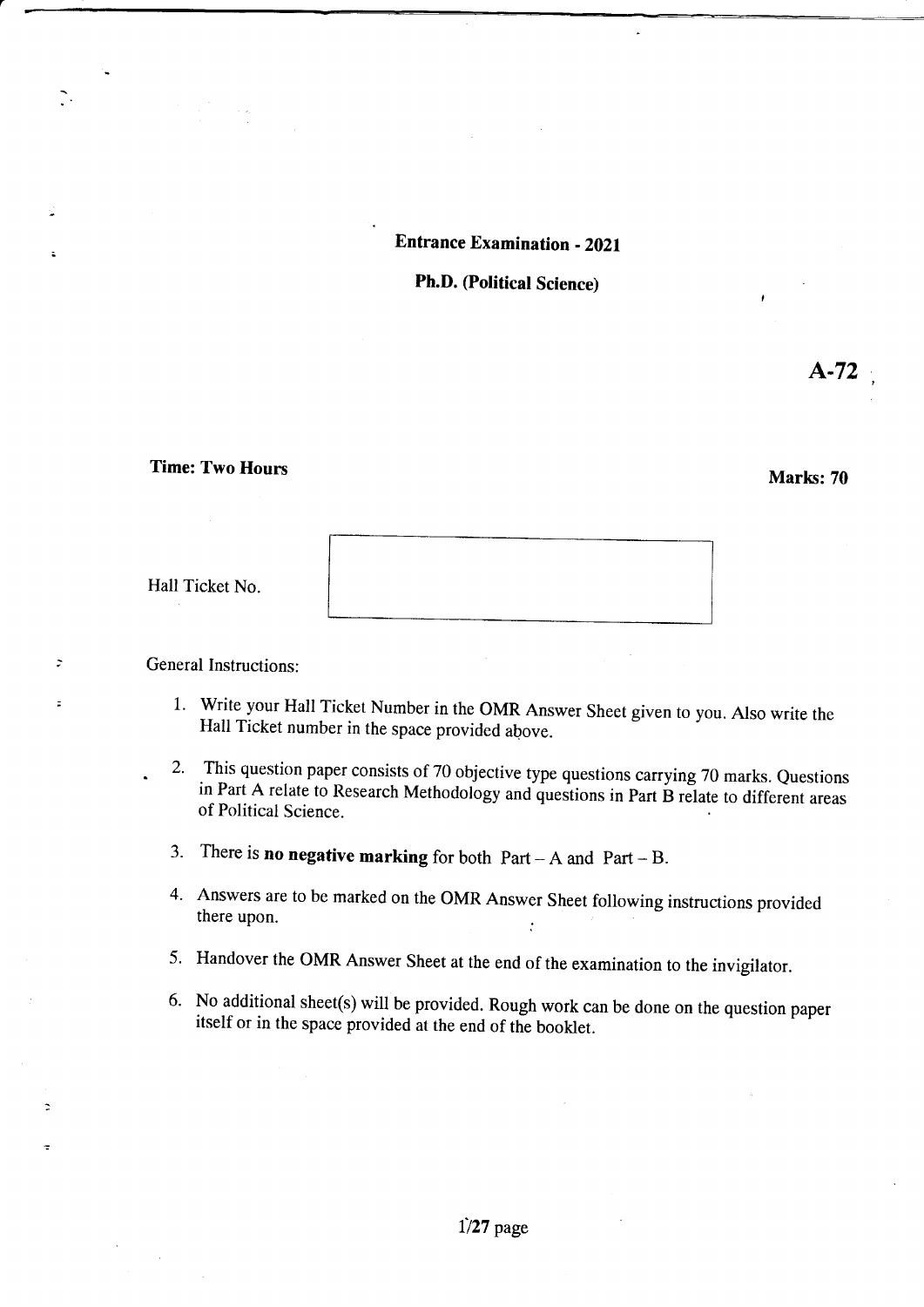## PART A

 $A - 2$ 

- 1. If, in a Chi-square test of statistical independence of Y and X, the observed Chi-square exceeds the critical Chi-square, we
	- A. Accept the null hypothesis
	- B. Accept the alternative hypothesis
	- C. Reject the null hypothesis
	- D. Find it difficult to make a decision
- 2. The value of correlation coefficient that measures the strength and direction of the linear relationship between two quantitative variables lies between
	- A. 1 and 0
	- B. -L and 0
	- C. -1 to1
	- D. Always less than 1
- 3. The coefficient that indicates how much Y changes (in the values of the dependent varia- . ble) for a one-unit change in  $X$  is called

;

- A. Coefficient association
- B. Regression coefficient
- C. Correlation coefficient
- D. Coefficient of variation
- 4. Find out the median of the following values and choose the correct answer

12, 5, 13, 2, 18, 7, 13, 6, 11, 9, 14

- A. <sup>10</sup>
- B. <sup>11</sup>
- c. <sup>13</sup>
- D. 10.5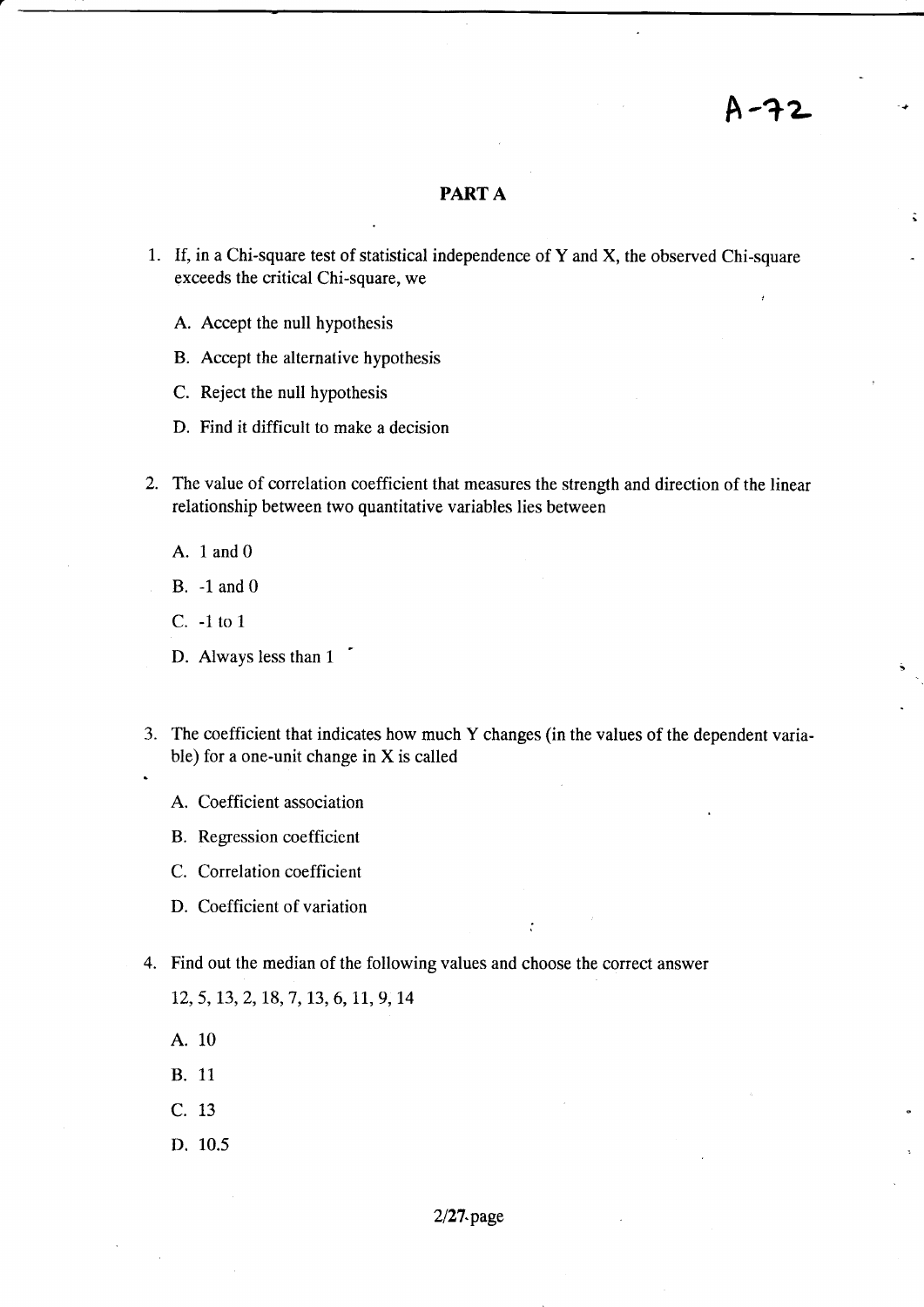H - 72

- 5. The concept of falsifiability is associated primarily with
	- A. Thomas Kuhn

 $\epsilon$  .

- B. Imre Lakatos
- C. Karl Popper
- D. Alan Sokal
- 6. Which of the following type of variables can be quantified?
	- A. Ordinal variables
	- B. Categorical variables
	- C. Nominal variables
	- D. Interval variables
- 7. Which of the following method may be useful to overcome methodological nationalism in imagining Internationalist historiography?

 $\ddot{\cdot}$ 

- A. Writing diplomatic histories using national archives
- B. Tracking arrival and integration of immigrants
- C. Extracting roots of supra-national intellectual history
- D. Studying empires as supra-national units
- 8. The method of negative dialectic is found in
	- A. GWFHegel
	- B. Herbert Marcuse
	- C. Theodor Adorno
	- D. Karl Marx
- 9. What distinguishes the method of deconstruction?
	- A. Breaking down a text into basic components
	- B. Breaking down a text into simple ideas
	- C. Excavating author's intentions
	- D. Showing how essential meaning may be disrupted within a text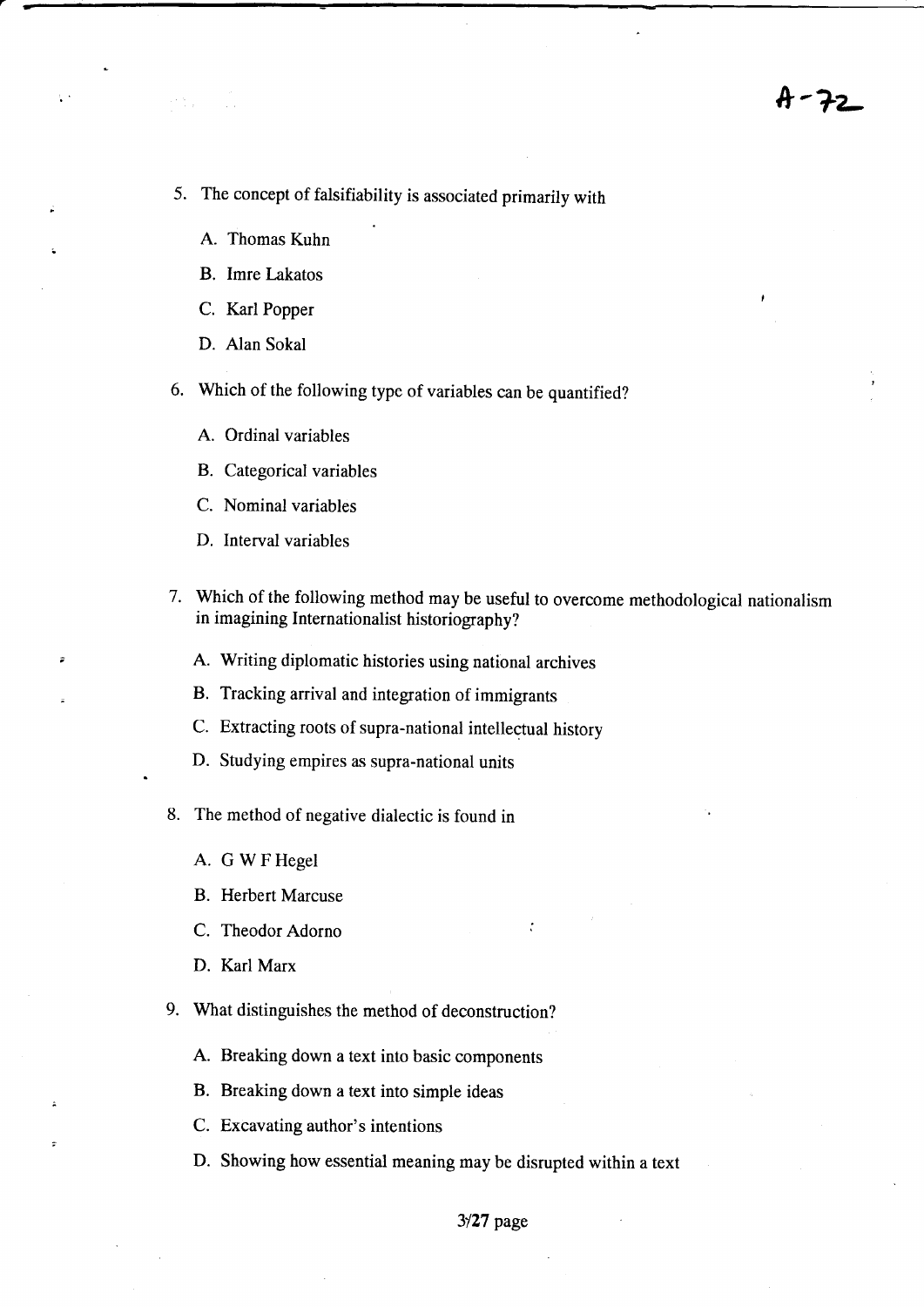- A 72
- 10. Which of the following samples is often employed in subnational comparison in India or elsewhere?
	- A. Large-N sample
	- B. Small-N sample
	- C. Medium-N Sample
	- D. Very large-N sample
- 11. What would 'scaling up' entail for subnational comparative analysis in India?
	- A. Comparing the inter-linkages not only between local and national levels but also beyond
	- B. Comparing the linkages within and across subnational levels but also across the national levels
	- C. Comparing the linkages between subnational and national levels
	- D. Comparing the linkages between the local, regional and national levels
- 12. Which of the following variables is not a categorical variable in statistics?
	- A. Gender
	- B. Age
- . C. Marital status
	- D. Religion

Answer Q.13 and 14 are based on this data. The five scores of a cricketer in T-20s matches are: 26, 17,43,72, 12.

- 13. What would the median score be?
	- A. <sup>12</sup>
	- B. 26
	- c. <sup>43</sup>
	- D. 72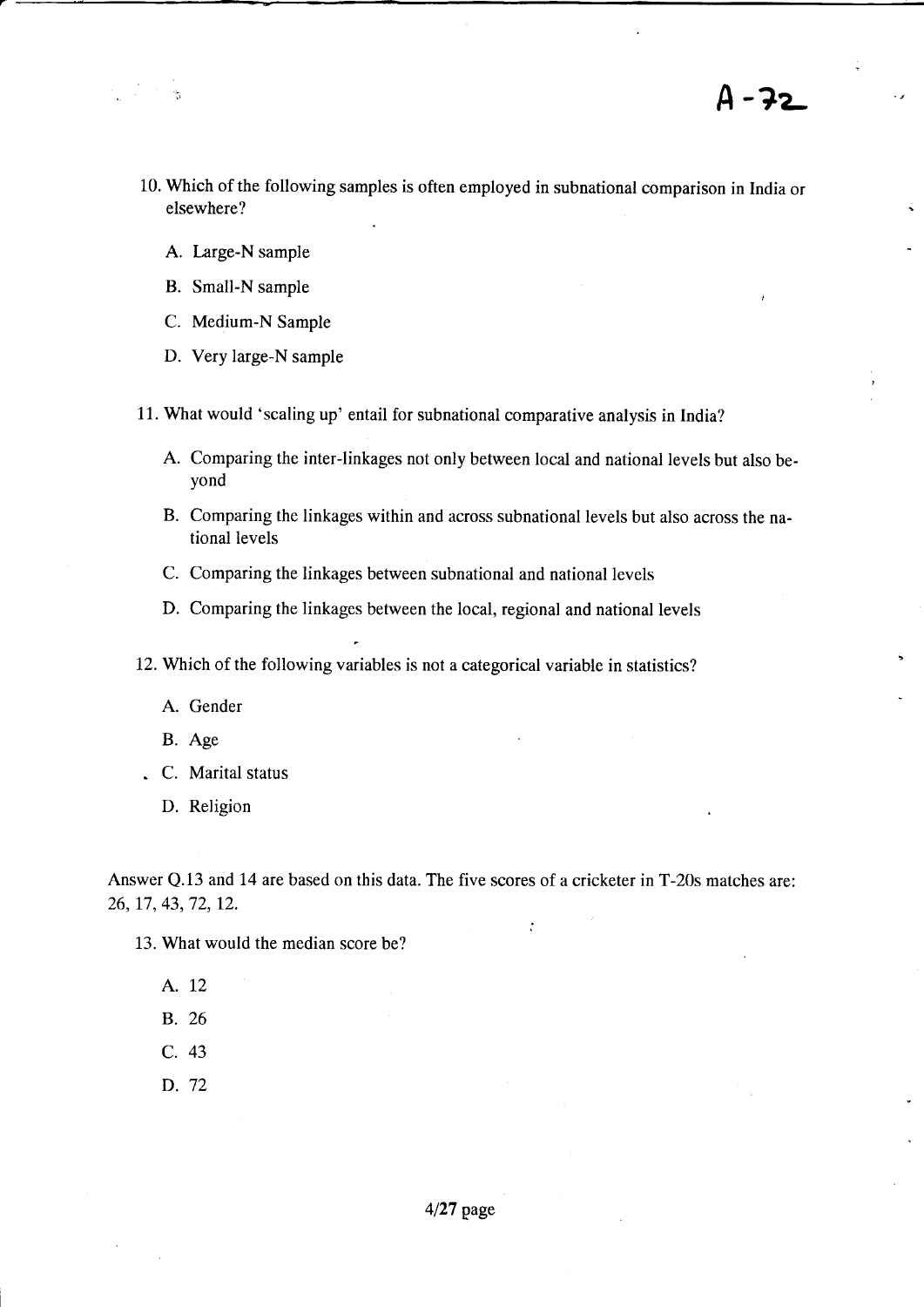14. What would the average score of the cricketer be?

- A. <sup>34</sup> B. <sup>43</sup>
- 
- c. <sup>60</sup>
- D. 26
- 15. A study was done to compare the access to information technology of children living in rural and urban areas. The researcher studied 300 children from eich area. Other factors that might impact internet access are parental education and number of siblings. The parerttal education levels of the two groups of children were similar, but children from rural areas had relatively more siblings. Which of the following is the explanatory variable in this study?
	- A. Levels of parental education
	- B. Number of sibiings
	- C. Location
	- D. Availability of electricity
- 16. When participants in a research differ systematically from the population of interest it is called
	- A. Selection bias
	- B. Under coverage bias
	- C. Non-response bias
	- D. Survivorship bias
- 17. Cost-Benefit Analysis, Technological Assessment, Environmental Assessment and Conflict Resolution are essential for
	- A. Policy making
	- B. Policy implementation
	- C. Policy evaluation
	- D. Policy decision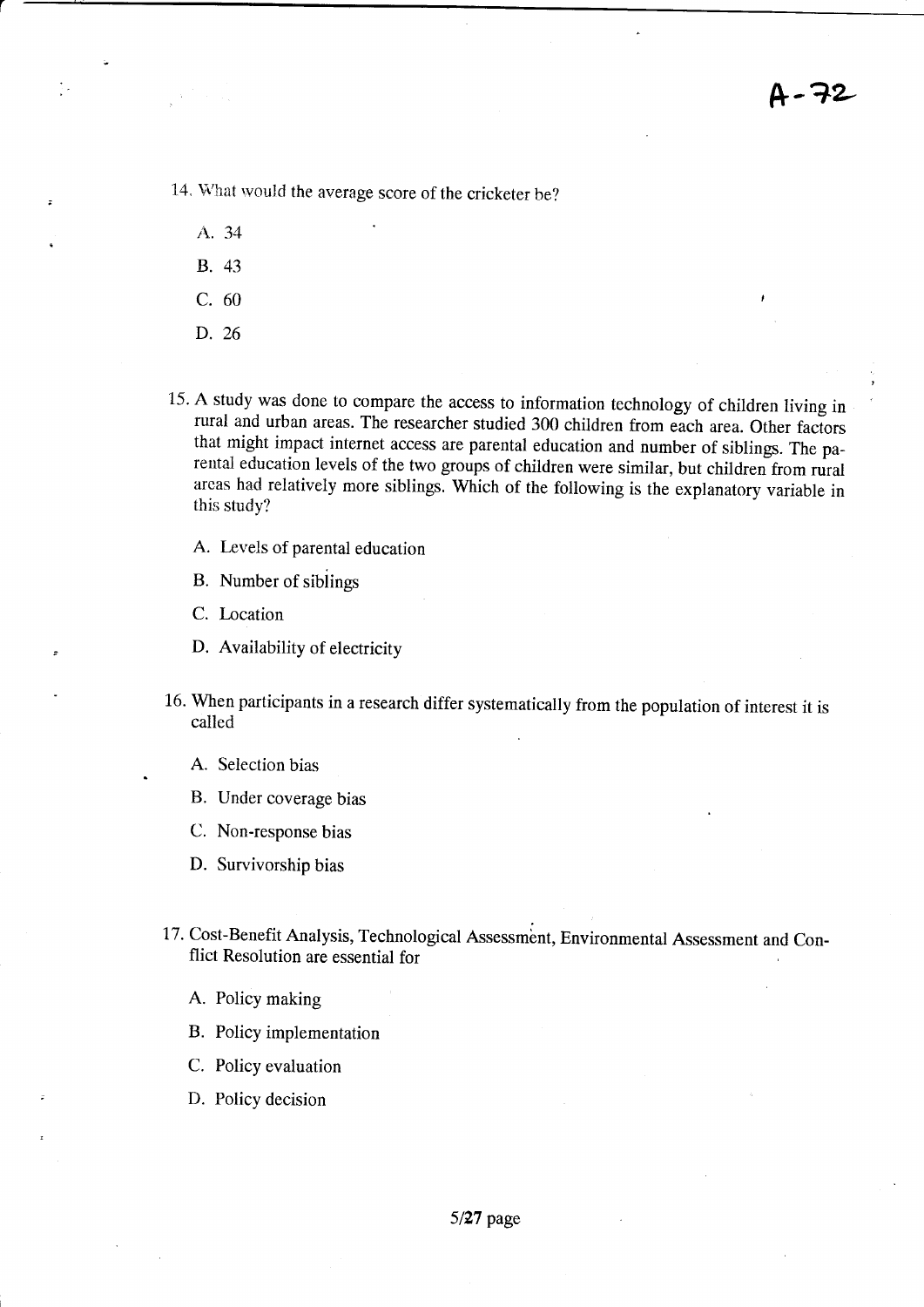- 18. The weekly record of six morning joggers was recorded in kilometers (35, 42, 15, 35, 23, 21). What is the mode?
	- A. <sup>21</sup>

ा<br>जन्म

군인

- B. <sup>15</sup>
- c. <sup>35</sup>
- D. 23
- 19. Given below is the number of mobile connections ported-in and ported-out of BSNL during the period 2010-2013. In which year was the ratio of port-out to port-in the lowest?

| Calendar Year | Ported in | Ported out |
|---------------|-----------|------------|
| 2010          | 3286      | 17085      |
| 2011          | 1014879   | 1485605    |
| 2012          | 993098    | 1309549    |
| 2013          | 865350    | 1240960    |

- A. 2010
- B. 2011.
- C. 2012
- D. 2013
- 20.Inwhich of the following books is survey data used to distinguish three kinds of citizen orientation toward politics: parochial, subject, and participant?
	- A. Order in Changing Societies  $\cdot$
	- B. The Civic Culture
	- c. Transitions comparative Politics: A Developmental Approach
	- D. political from Authoritarian Rule: Tentative Conclusions about Uncertain Democracies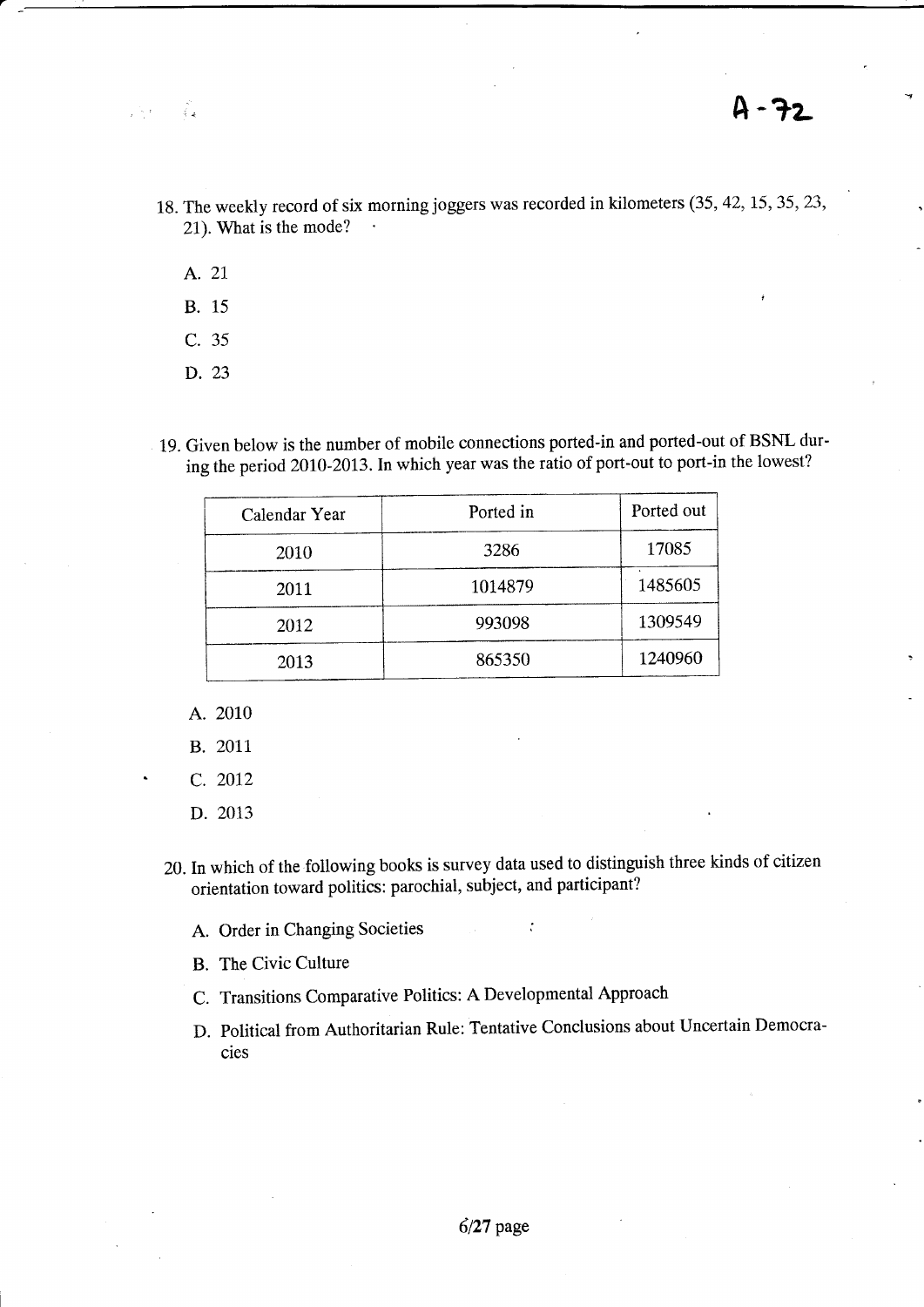A-72

- 21. 'lntersectionality' as a method is associated with
	- A. Marxism
	- B. Realism
	- C. Liberalism
	- D. Post-Modernism
- 22. Which of the following is not a characteristic of Critical Methodology in International Relations?
	- A. Reflections on what is being researched
	- B. Reflections on who is undertaking the research
	- c. Reflections on isolating dominant causal factors in the research
	- D. Reflections on the webs of social relations surrounding the object of research
- 73.In destabilizing the understanding that liberalism has been the constitutive ideology of the west, which method is employed by the cambridge school of historians?

 $\ddot{\cdot}$ 

- A. Contextualist
- B. Canonical
- C. Conceptual history
- D. Stipulative method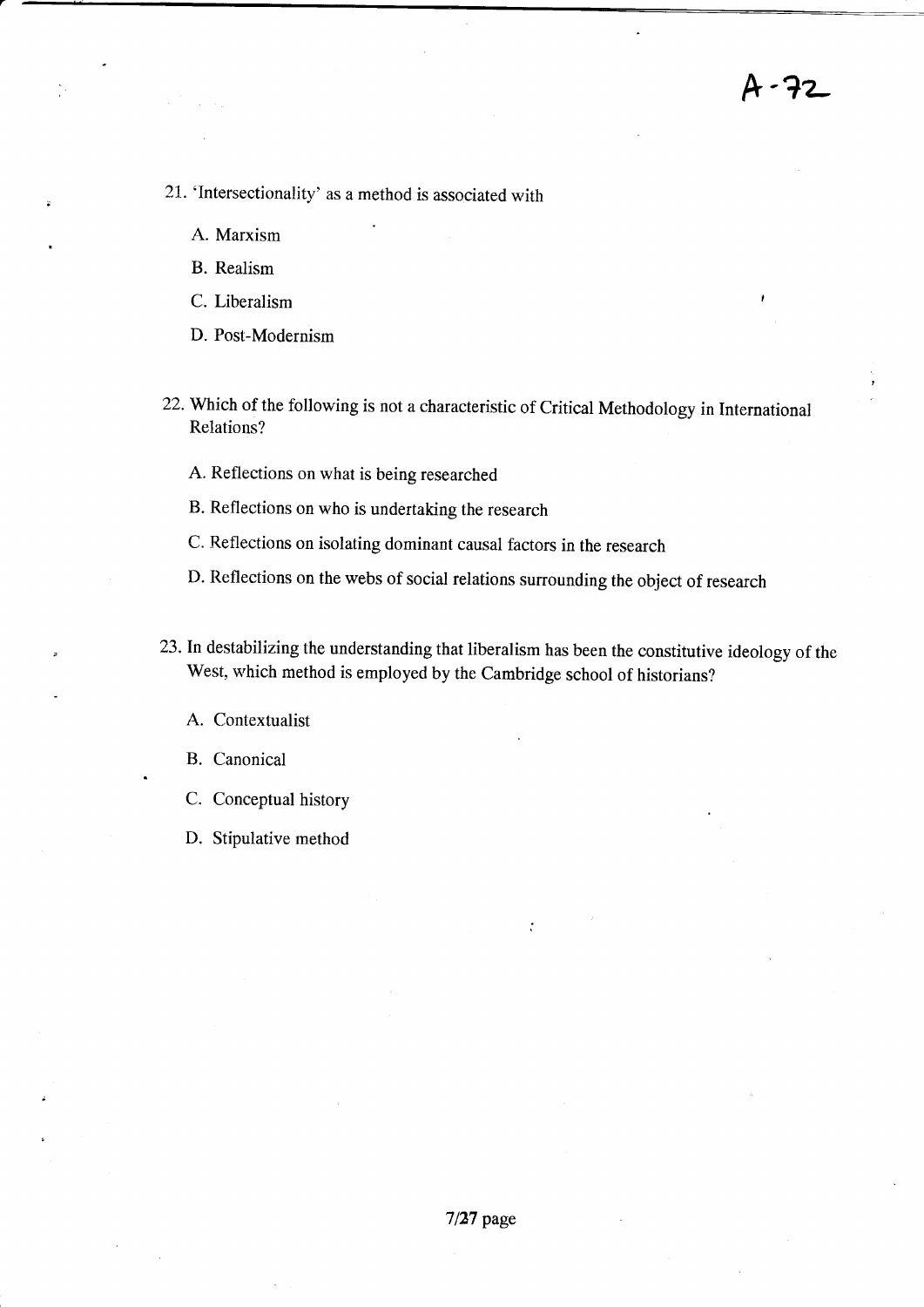## Passage I

As globalising discourses of diaspora and development would hope, many if not most Londonbased Nigerian diaspora organisations explicitly frame the interventions they are attempting to make in Nigeria as being intended to benefit ordinary people, popularly referred to'as the 'grassroots'. Furthermore, within the 'grassroots', it is very often the 'poor', 'disadvantaged' and 'less privileged' that are specifically targeted. These deeply held diasporic desires are often traced to personal experiences of poverty and hardship at 'home'. For example, a stalwart of the Ayege National Progress Union (ANPU), London branch, argues that he is a strong advocate of the organisation funding scholarships for needy schoolchildren at 'home' because he was himself once a disadvantaged pupil in the ancestral kingdom; 'I know what a student goes through here, especially when they are from a poor family which I was as well' (Interview, London, July 2005). Even the many organized diasporans who have enjoyed relatively privileged conditions in Nigeria often highlight indirect experiences of poverty and disadvantage that have compelled them to contribute individually and collectively to 'home'.

While many collective transnational interventions appear to reflect deeply held diasporic desires to benefit and empower the 'grassroots', especially the 'poor' and the 'deprived', many others seem to attend primarily to the interests and ambitions of local elites. Indeed, much as diaspora organisations often make contributions to the needy and to public health and education, they also often support the established power and authority of elite individuals and institutions. For example, diaspora organisations gounded in geo-ethnic identities generally recognise, respect and reinforce the 'traditional authorities' of their ancestral homelands. This is most evident in the tendency of such groups to contribute to the construction, maintenance and improvement of palaces and other prominent markers of 'traditional' authority at 'home', such as 'customary' court and parliament buildings and statues of ancestral rulers. Such ccllective transnational contributions orientated towards 'traditional' elites are widely seen by diasporans as a key means through which they can accrue recognition and status back in the ancestral community and potentiaily even receive chieftaincy titles and favourable access to land and other economic opportunities at 'home',

[Source: Ben Lampert. 2012.'Diaspora and Development? London-based Nigerian Organisations and the Transnational Politics of Socio-economic Status and Gender'. Development Policy Review, 30 (2), 149-167.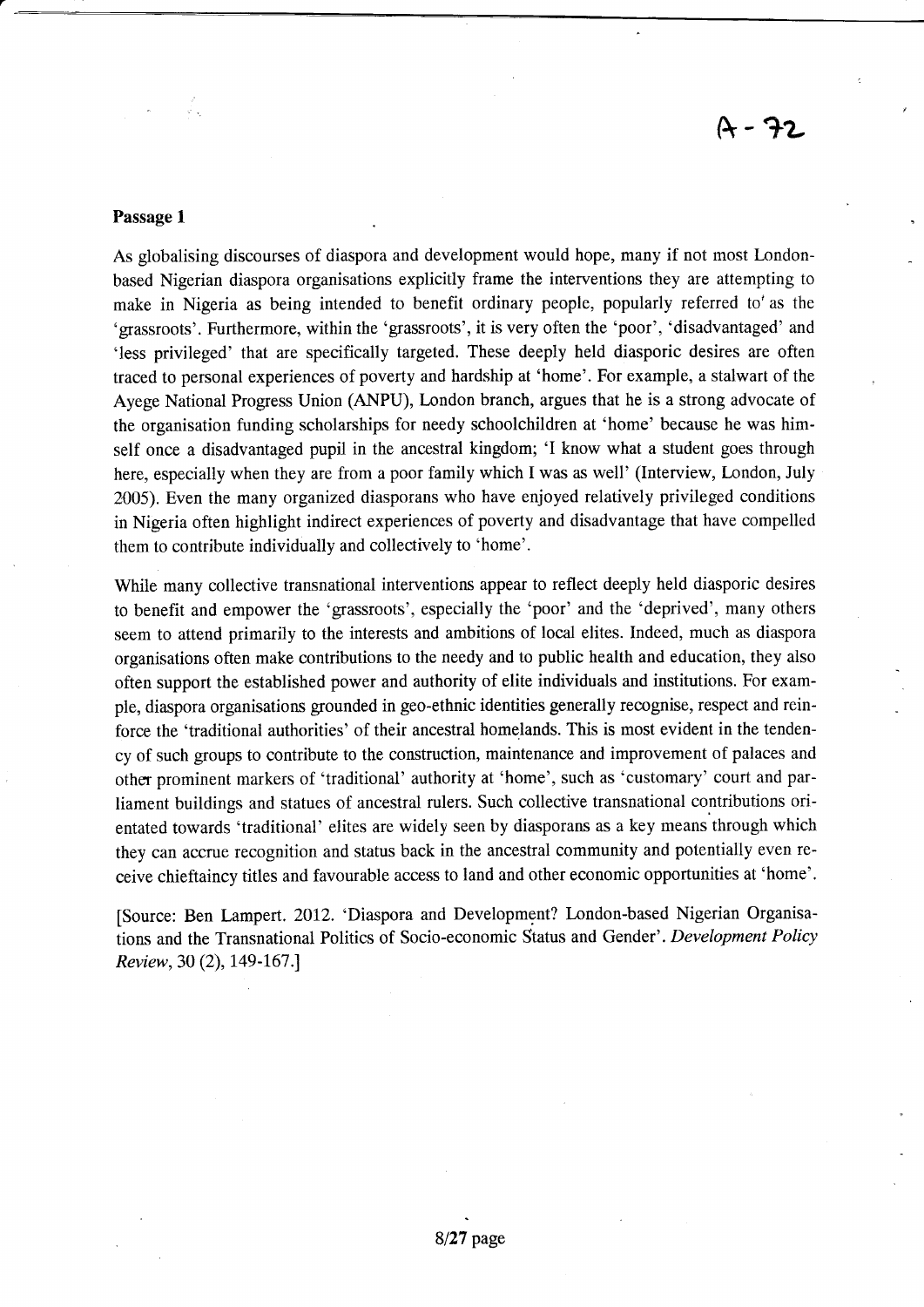<sup>A</sup>-?a

24. The 'deeply held diasporic desires' according to the author are

- I. Intentions to benefit ordinary people
- II. Intentions to benefit the poor and disadvantaged
- III. Intentions to benefit the less privileged
- A. Only I

- B. Only II
- C. II and III
- D. I, II and III

25. Personal experiences of poverty and hardship at home often drive these

- A. Deeply held diasporic desires
- B. Notions about the grassroots
- C. Ideas about what it means to be ordinary
- D. Desires to develop globalising discourses of diaspora

26. Indirect experiences of poverty and disadvantage have also led the diasporans

- A. To work for the ancestral kingdom or the home
- B. To contribute to the empowerment of the grassroots at home
- C. To think about the diasporic organisations' efforts at home
- D. To work collectively and think of geo-ethnic identities at home
- 27. One of the following is a key means through which the diasporans can accrue recognition and status back in the ancestral community
	- A. Contributions orientated towards'traditional' elites
	- B. Ancestral land and economic opportunities
	- C. Receive chieftaincy titles
	- D. Work hard to increase economic opportunities at 'home'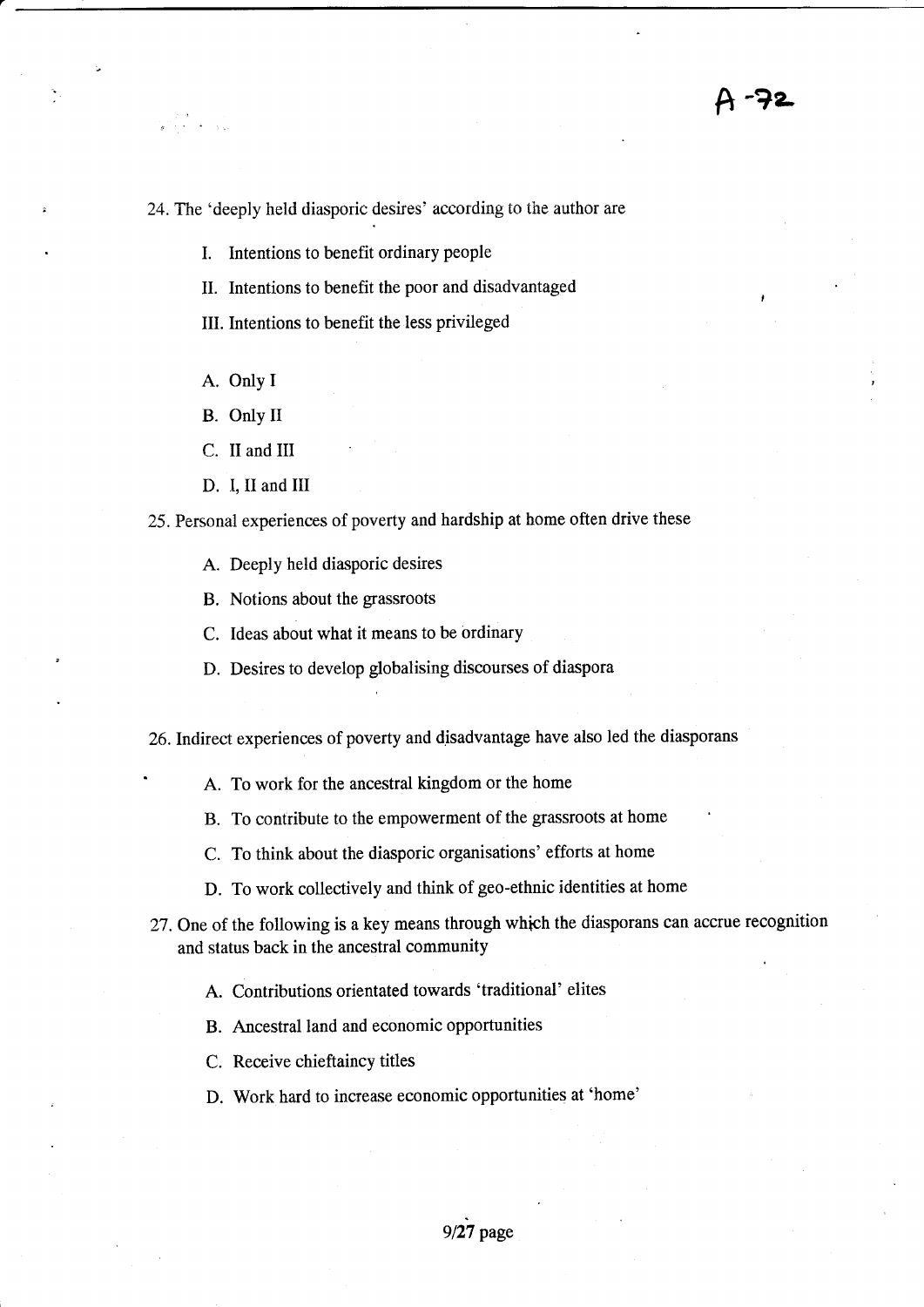#### Passage 2

J S Mill's ideas have been described as the 'heart of liberalism'. This is because he provided a 'bridge' between classical and modern liberalism.... Mill suggested that, over himself, over his own body and mind, the individual is sovereigr', a conception of liberty that is essentially negative as it portrays freedom in terms of the absence of restrictions on an individual's 'selfregarding' actions. Mill believed this to be a necessary condition for liberty, but not in itself <sup>a</sup> sufficient one. He thought that liberty was a positive and constructive force. It gave individuals the ability to take control of their own lives, to gain autonomy or achieve self-realization. .... Mill believed passionately in individuality. The value of liberty is that it enables individuals to develop, to gain talents, skills and knowledge and to refine their sensibilities. ........ He was clearly not concerned with simple pleasure-seeking, but with personal self-development, declaring that he would rather be 'Socrates dissatisfied than a fool satisfied'.

....... Individuals, according to Green, have sympathy for one another; their egoism is therefore constrained by some degree of altruism. The individual possesses social responsibilities and not merely individual responsibilities, and is therefore linked to other individuals by ties of caring and empathy. Such a conception of human nature was clearly influenced by socialist ideas......

....... If the minimal state was typical of the 19<sup>th</sup> century, during the 20<sup>th</sup> century modern states became welfare states. .... Modern liberals defend welfarism on the basis of equality of opportunity. If particular individuals or groups are disadvantaged by their social circumstances, then the state possesses a social responsibility to reduce or remove these disadvantages to create equal, or at least more equal, life chances. ........ Welfare rights are positive rights because they can only be satisfied by the positive actions of government, through the provision of state pensions, benefits and, perhaps, publicly funded health and education services. During the 20<sup>th</sup> century, liberel parties and liberal governments were therefore converted to the cause of social welfare.....

..... In addition to providing social welfare, 20<sup>th</sup> century western governments also sought to deliver prosperity by 'managing' their economies. This once again involved rejecting classical liberal thinking, in particular its belief in a self-regulating free market and the doctrine of laissezfaire. ....... Classical economists had argued that there was a market solution to the problem of unemployment and, indeed, all other economic problems. Keynes argues, however that the level of economic activity, and therefore of employment, is determined by the total amount of demand - aggregate demand - in the economy. .... Government spending is, in this sense, an injection of demand into the economy. .... Keynesian demand management thus promised to give governments the ability to manipulate employment and growth levels, and hence to secure general prosperity and harmony in civil society.

....... How has liberalism been affected by the forces of globalisation? Has western liberalism been transformed into global liberalism? ........ The first 'face' of global liberalism is neoliberal-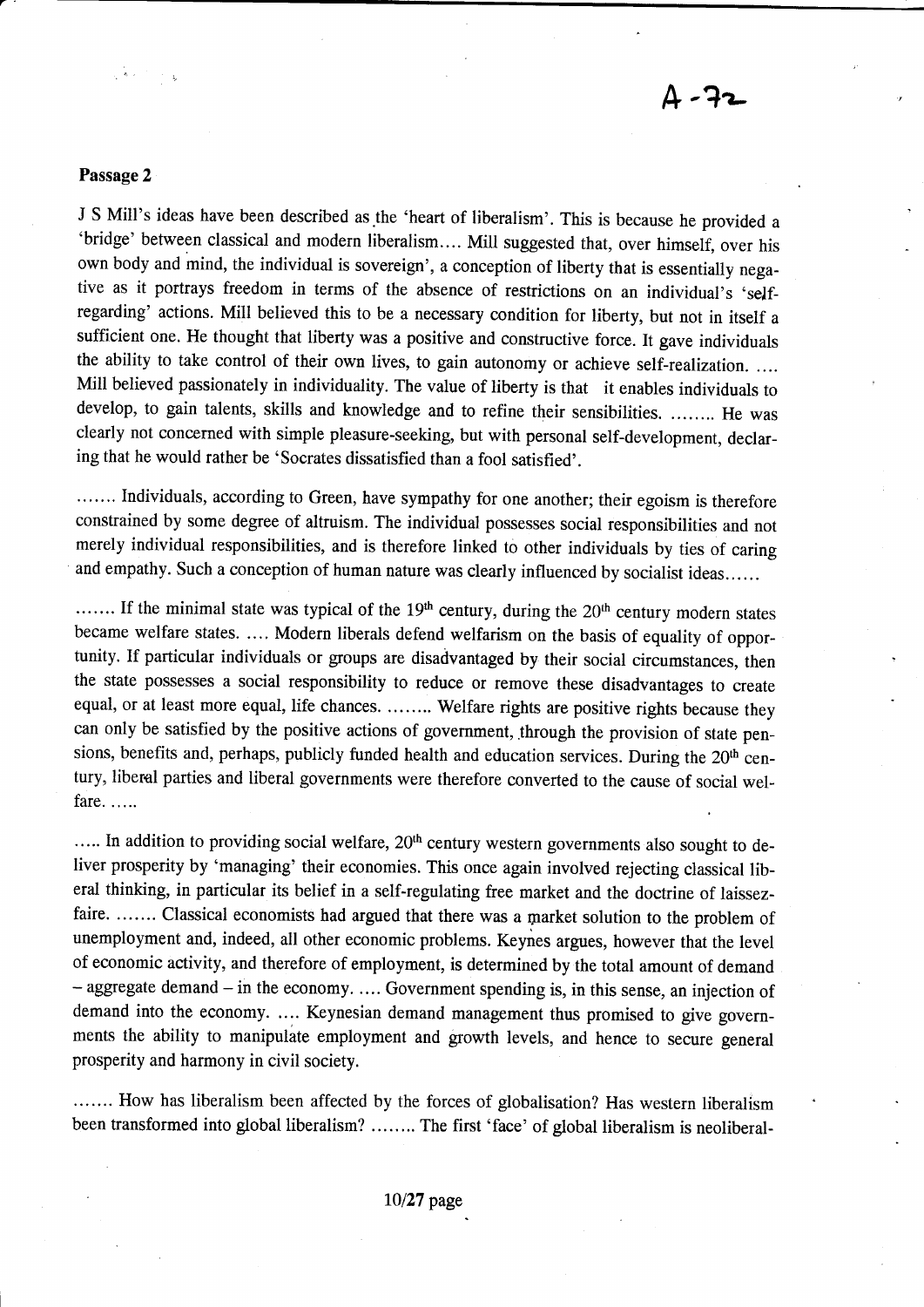h-72

ism, which is so closely linked to economic globalisation that many commentators treat neoliberalism and globalisation as if they are part of the same phenomenon: "neoliberal globalisation". The link occurs for a variety of reasons. In particular, intensified international competition encourages governments to de-regulate their economies and reduce tax levels in the hope of attracting inward investment and preventing transnational corporations from relocating elsewhere. ........The second 'face' of global liberalism is liberal democracy, which has now developed beyond its western heartland and become a worldwide force. ..... This was demonstrated, moreover, by the process of democratisation that was under way in Africa, Asian and Latin America, which involved the spread of competitive party systems and a growing enthusiasm for market reforms. By 2000, about two-thirds of the states in the world had political systems that exhibited significant liberal-democratic feature, with democratic movements springing about in more and more parts of the world. For liberals, this provided further optimism about the prospects of international peace. In a tradition of republican liberalism that can be traced back to Woodrow Wilson, if not to Kant, liberals have argued that autocratic or authoritarian states are inherently militaristic and aggressive, while democratic states are naturally peaceful, especially in their dealings with other democratic states. .......... The 'third face' of global liberalism arises from the fact that the advance of globalisation has had an important ethical dimension. This reflects the fact that widening global interconnectedness, especially as facilitated by the new media and the information and communications revolution, has strengthened that idea that justice now extends 'beyond borders'. ... Such cosmopolitan thinking often linked to the idea of global justice, has typically drawn on liberal principles and assumptions, the most important being the doctrine of human rights.

[Source: Andrew Heywood. 2014. Political ldeologies, Palgrave Macmillan, pp. 52-53.]

28. What are the necessary and sufficient conditions of freedom according to J S Mill?

- A. Absence of restraints on individual actions
- B. Absence of restraints on individual actions and absence of guided self-realisation
- C. Absence of restraints on individual actions and presence of personal self-development

:

D. Development of capacity of each individual.

29. What does 'Socrates dissatisfied' mean here?

- A. Intellectual and material gains
- B. Intellectual and material loss
- C. Intellectual gain but material loss
- D. Material gain but no intellectual benefit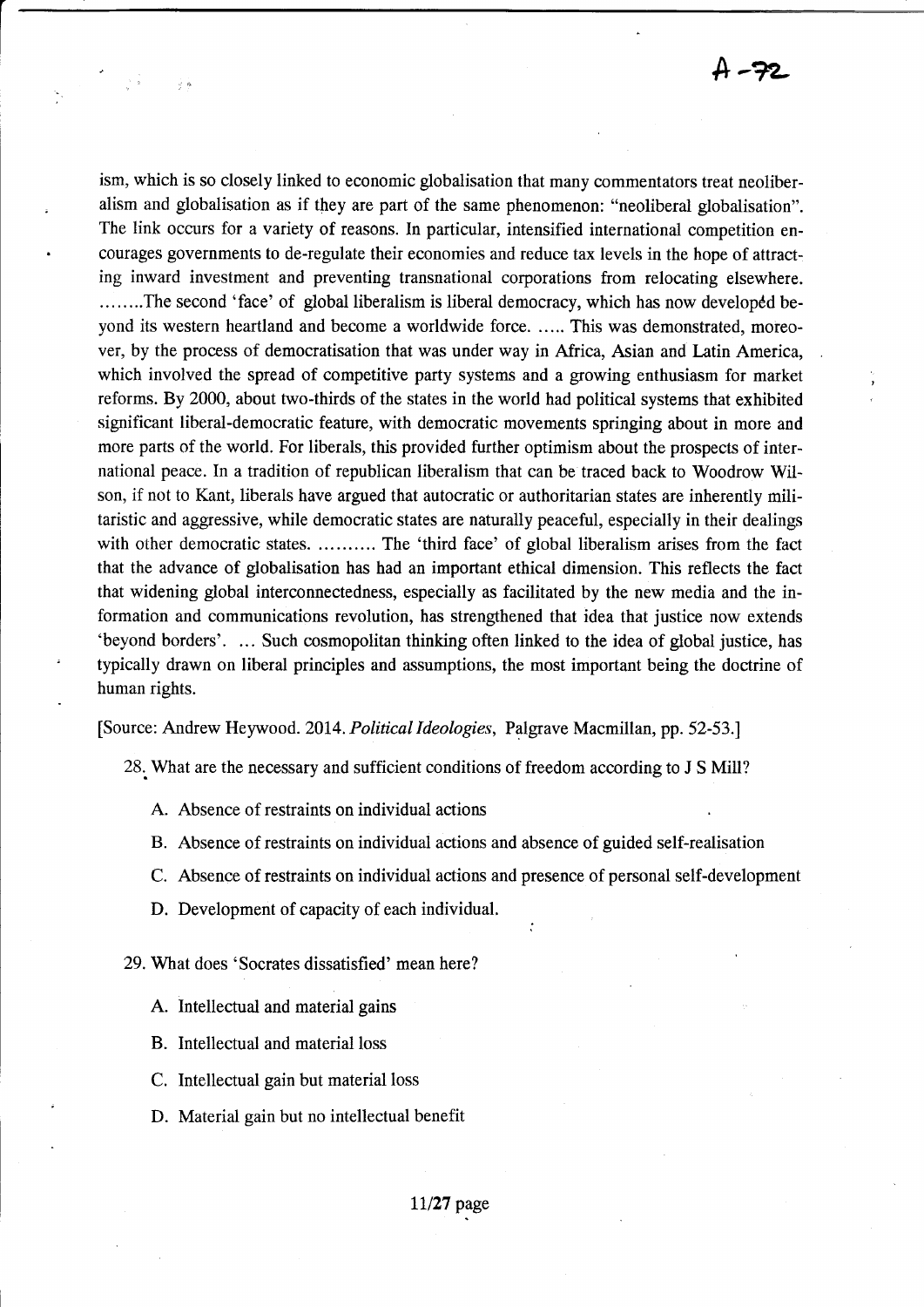30. Choose from the following a value adopted by modern liberals from non-liberal tradition:

A.Individualism

B. Altruism ,

C. Human Rights

D. None of the Above

31. For  $20<sup>th</sup>$  century liberals managing economies means the following:

A. Self-regulating free market

B. Interventions that impact aggregate demand

C. Market solution to unemployment

D. None of the above.

#### Passage 3

Cultural conflicts are at the root of many conflicts around the world, both within states and among them. Nevertheless, not all cultural differences lead to political and social strife, as can be seen from the fact that there are more cultural cleavages in the world than there are conflicts. The puzzle is why some cultural differences and cleavages become politicized and not others.

Traditional explanations focus on the origins of the cleavage or its cultural content. Constructivists, for instance, underlined the historical emergence and displacement of cleavages. In contrast, the primordialists argued that the degree and nature of the difference between groups matter. Moving away from existing explanations, Daniel Posner argues that the sizes of the groups that the cleavage defines relative to the political and social arenas in which political competition is taking place, matter. Politicians will mobilize groups based on a cultural cleavage only if the group is large enough to constitute a viable coalition. If it is a small group, the cleavage that defines the goup will remain politically irrelevant, and the group will not be mobilised. This cultural demography thesis moves away from popular explanations as to why some cleavages matter rather than others.

The Chewas and the Tumbukas are two groups found both in Zambia and Malawi. Zambia and Malawi are two neighbouring countries whose border was arbitrarily drawn by the British South Africa Company in 1891 purely for administrative purposes, with no attention to the distribution of groups on the ground. Consequently, two-thirds of each group were locked on the eastern side of the border in Malawi and about one-fourth of the Chewas and one-third of the Tumbukas on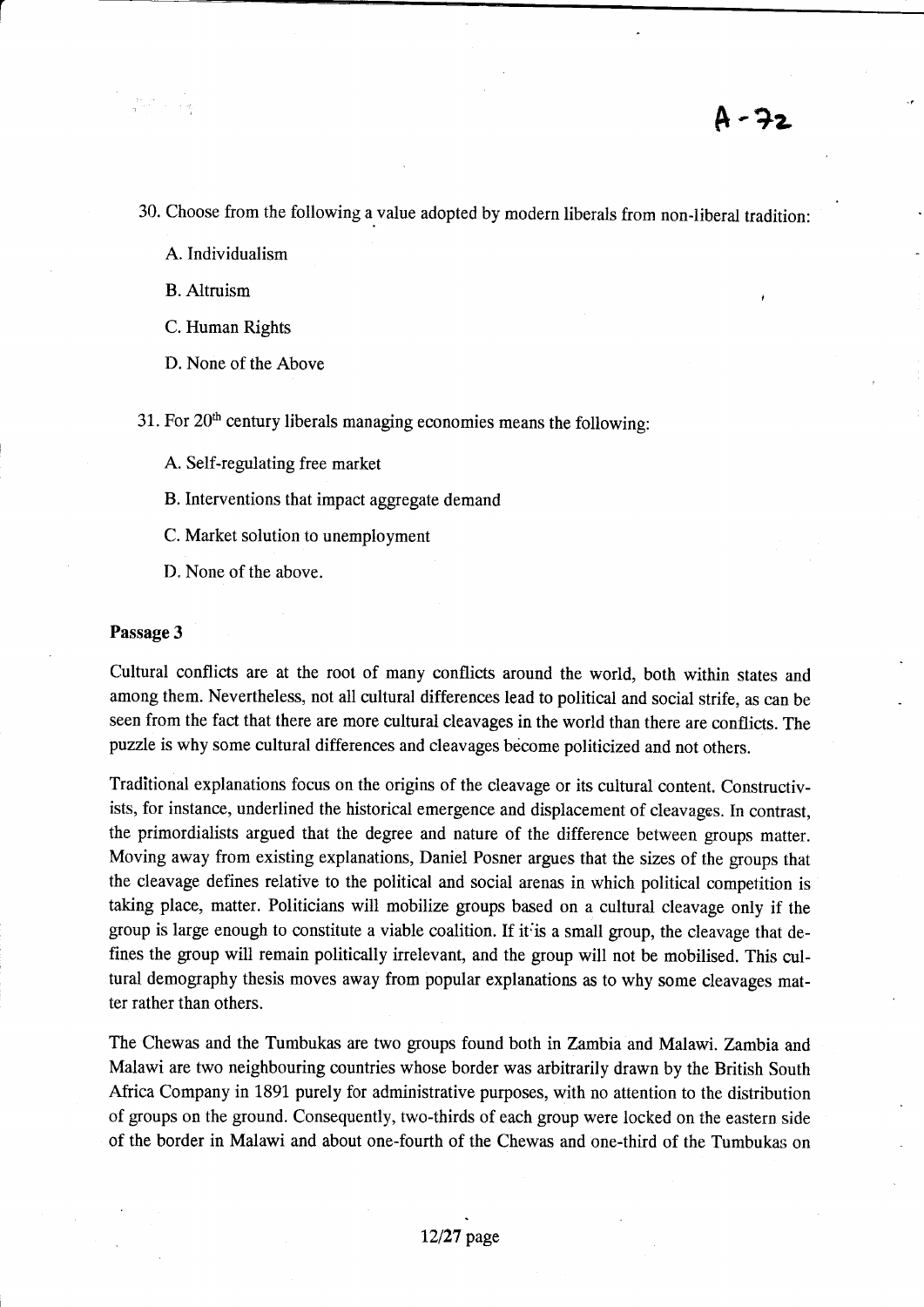the western side in Zambia. In his paper, he attempts to explain why two ethnic groups, Chewas and Tumbukas, are antagonistic in Malawi but allies inZambia.

Posner selected four research villages for his study using two defined criteria. The first was the homogeneity of their Chewa and Tumbuka populations. Second, was that selected, pairs of villages had to be close to each other so that he could control for geographic and ecological factors that otherwise could potentially affect their attitudes toward outgroup members. Two of the four villages were Chewa villages-one was just inside Malawi and the other just across the border in Zambia. Similarly, the other two villages were Tumbuka villages, again one just inside Malawi and the other just across the border in Zambia. The selected villages were relatively equally exposed to national political affairs in their respective countries, as well as to domestic markets, and members of the other cultural community. The selection allowed him to explore how the relations between a pair of groups vary as a consequence of the different environments in which those relations are taking place.

Using a random stratified quota sampling procedure (stratification by gender and age) from every third unrelated household, he selected a total of 180 respondents from the four villages. An open-ended question confirmed that the Chewas and Tumbukas represented distinct identity categories in both countries. This ruled out the possibility that the difference in the salience of the Chewa-Tumbuka cleavage was a product of greater objective differences between these groups on one side of the border than on the other. To examine whether these identities were salient and politicized, Posner asked other questions. The results showed that the cultural and ethnic differences between Chewas and Tumbukas were salient in Malawi but not in Zambia. Besides the survey, he also conducted focus group discussions in each of the four survey sites, which allowed him to gather more information about the history and nature of relations.

One of the survey questions asked was whether people in their village would vote for a presidential candidate from the other ethnic group. While sixty-one percent of the Malawians thought that others would be unwilling to vote for a presidential candidate from the other community, only 21" percent of. Zambians thought that their fellow villagers would be unwilling to vote across group lines.

What explains the salience of cultural differences in one country and not in the other? He notes that the electoral system, colonial history, and the party systems of the two countries were similar and therefore did not explain why the Chewa-Tumbuka relations are so different in Malawi and Zambia. Posner argues that we must look at the distribution pattern of the two communities. In Malawi, both the Chewas  $(28%)$  and Tumbukas  $(12%)$  are relatively large ethnic groups, whereas they are minor groups in Zambia, accounting for only 7% and 4%, respectively.

Politicians in Zambia, therefore, activate other cleavages rather than the Chewa-Tumbuka cleavage. The primary politicized cleavage in Zambia is regional with the easterners (Chewas and Tumbukas together) against northerners, westerners, and southerners. This pushes the two groups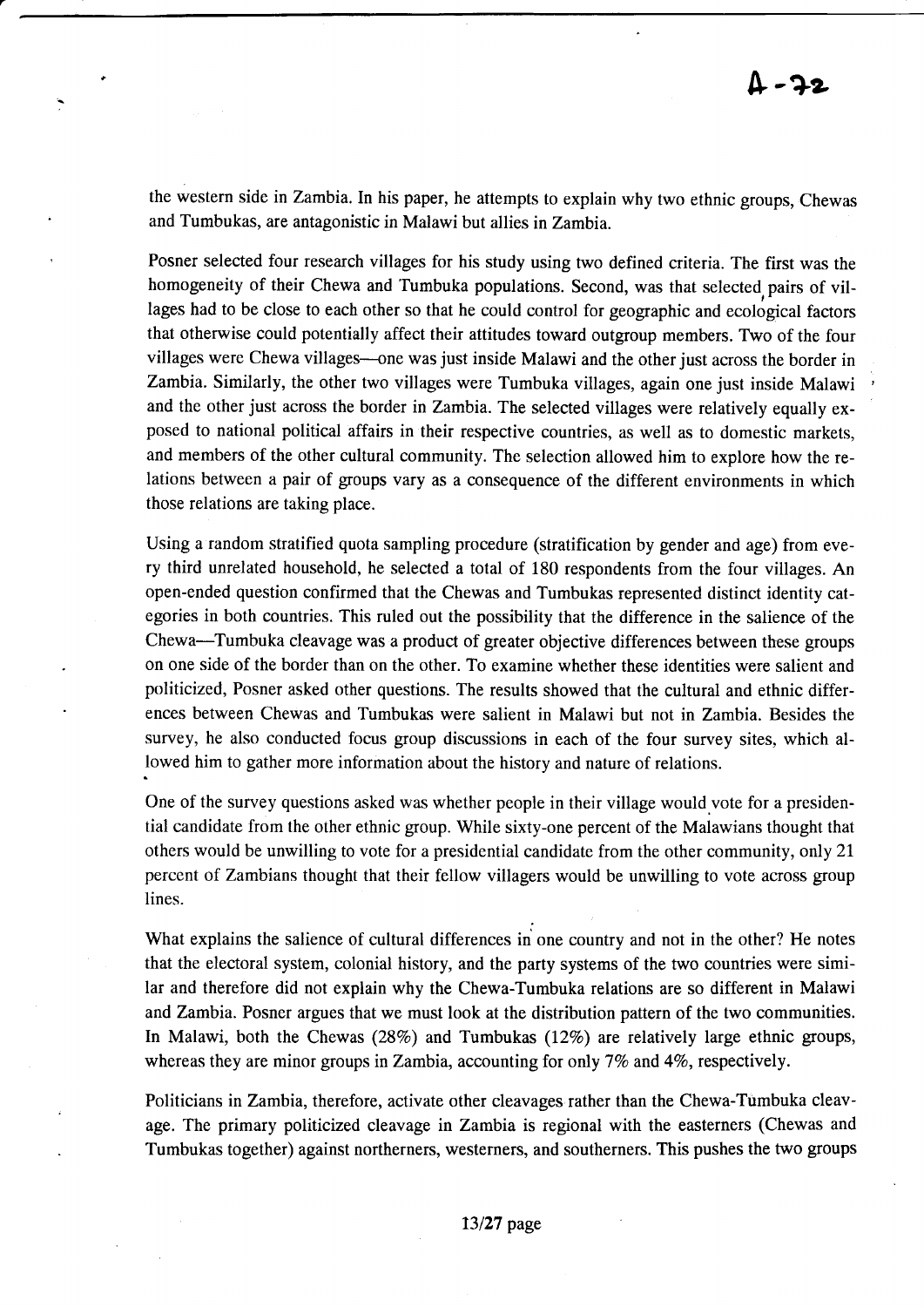to work together to get a better deal. Whereas in Malawi, two distinct parties are representing the two groups.

Posner's study illustrates how the iogic of political competition pushes some cleavages to the forefront rather than others. Successful politicians are conscious of the size of groups before they push for divisions. Not all latent cultural and ethnic differences will become politicized., Which differences become politicized will ultimately depend on the interaction between institutions like electoral rules and the distribution of latent social cleavages.

[Source: Adapted from Daniel N Posner, "The Political Salience of Cultural Difference", ApSR, 98(4), 2004:529-5a5.1

32. which of the following conclusions can you draw from the study?

- I. Zambia is relatively ahead on the modernization path compared to Malawi.
- II. The salience of a cultural cleavage does not follow axiomatically from the fact that the cultural cleavage exists.
- III. Partition altered the salience of preexisting cultural cleavages within African countries.
- IV. The objective cultural difference between the Chewas and Tumbuka is not reflected in the political affairs of Malawi.
- V. The impact of Africa's colonial era boundary drawing and redrawing lie within states as much as at their borders.

:

- A. I, III, and IV
- B. II and V
- C. I and IV
- D. II, III, and V
- 33. which is the non-cultural factor that created a salient cleavage?
	- A. Unitary political system
	- B. Party system
	- C. Administrative boundaries
	- D. Electoral system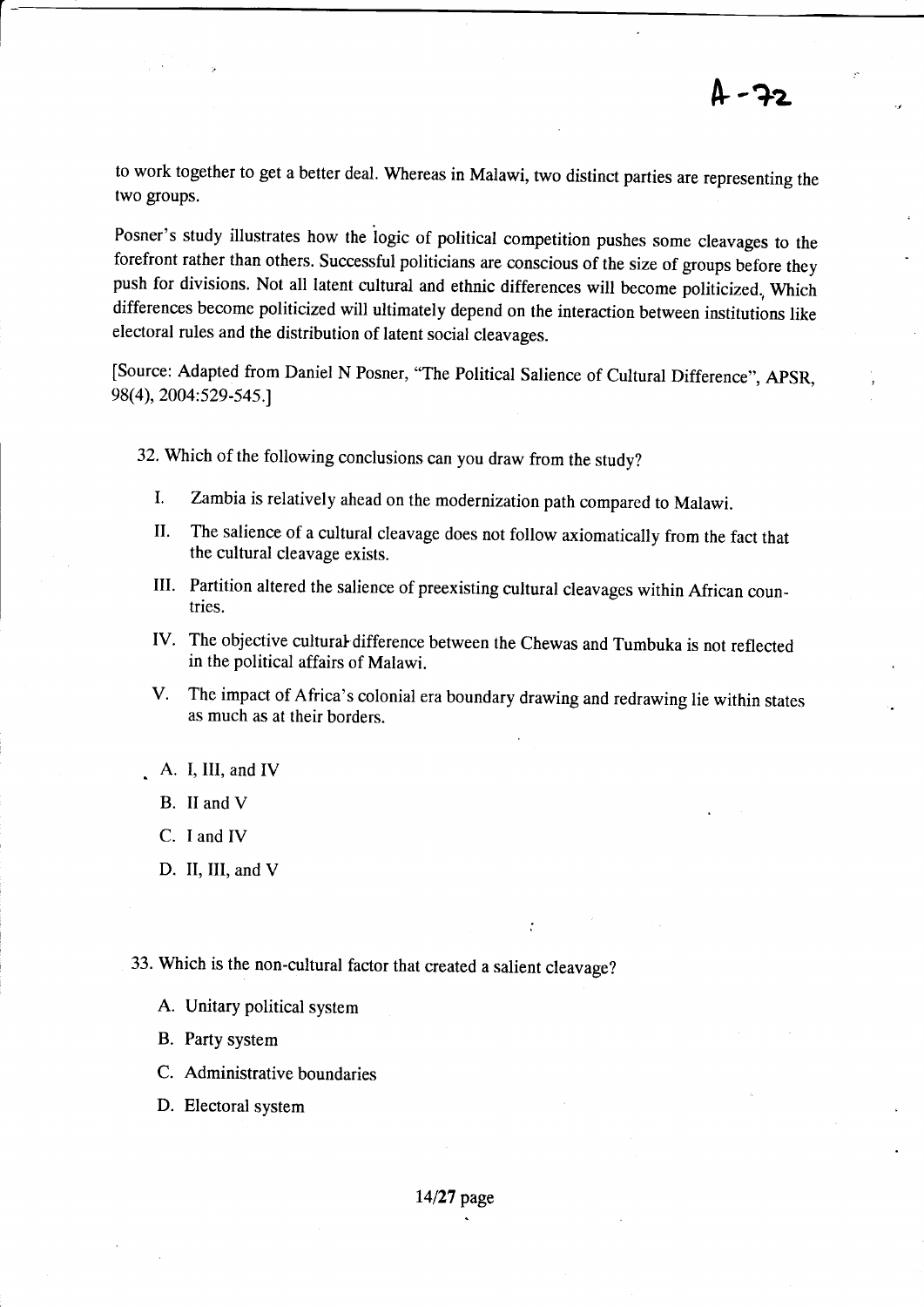A-?z

- 34. Who is the main actor in this study?
	- A. British South Africa Company
	- B. Politicians as political entrepreneurs
	- C. Ordinary villagers
	- D. Zambian and Malawain governments
- 35. Statement A: In this study the unit of analysis is the ethnic group, and the partitioning of the group by the national boundary is employed to study how members of the same community respond to different social and political environments.

Statement B: In this study, the unit of analysis is not the ethnic group but how the relations between a pair of groups vary as a consequence of the different environments in which those relations are taking place.

- A. A and B are false
- B. A and B are true
- C. A is true but B is false
- D. A is false but B is true

#### PART B

36- Starting with the most recent, what is the correct reverse order for the tenure of the following Presidents of the United States of America?

 $\ddot{\cdot}$ 

I. Bill Clinton

.

- II. George W. Bush
- III. Richard Nixon
- IV. Ronald Reagan
- A. I,II, IV,III
- B. II, I, IV,III
- C. I, II, III, IV
- D. II, I, III,IV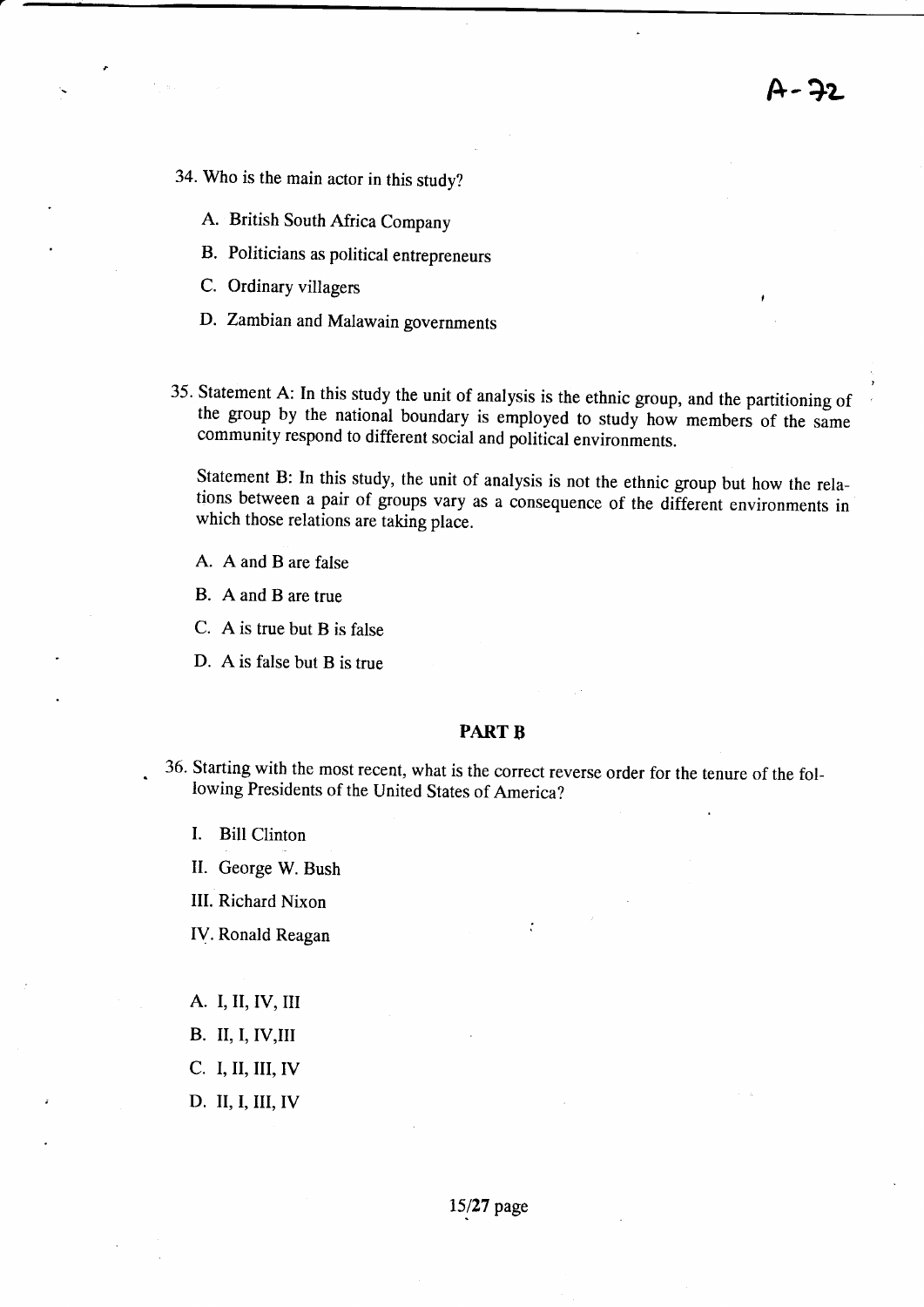37. Match the following books with their authors

|              | <b>Book</b>                                                    |         | Author              |
|--------------|----------------------------------------------------------------|---------|---------------------|
| $\bf{I}$     | Hindutva Rising: Secular Claims, Communal Realities            |         | Vinay Sitapati      |
| $\mathbf{H}$ | Jugalbandi: The BJP before Modi                                | $2_{-}$ | <b>Achin Vanaik</b> |
| Ш            | How the BJP Wins: Inside India's Greatest Electoral Machine 3. |         | Kingshuk Nag        |
| IV           | The Saffron Tide: The Rise of the BJP                          | 4.      | Prashant Jha        |

- A. I-4, II-3, III-1, IV-2
- B. I-2, II-1, III-4. IV-3
- c. I-1, II-4, III-2,IV-3
- D. I-2,1I-4,III-3, IV-1

38. Match the following books with their authors

|          | Book                                                                    |  | Author          |
|----------|-------------------------------------------------------------------------|--|-----------------|
| $\bf{I}$ | When Crime Pays: Money and Muscle in Indian Politics                    |  | Amit Ahuja      |
| $\rm II$ | A Chequered Brilliance: The Many lives of V K Krishna Menon             |  | Ramchandra Guha |
| Ш        | Democrats and Dissenters                                                |  | Milan Vaishnav  |
| IV       | Mobilizing the Marginalized: Ethnic Parties without Ethnic<br>Movements |  | Jairam Ramesh   |
|          | I-2, II-4, III-1, IV-3<br>A.                                            |  |                 |

 $\ddot{\cdot}$ 

- B. I-4, II-1, III-3, IV-2
- C. I-1, II-2, III-4, IV-3
- D. I-3,II-4,III-2,IV-l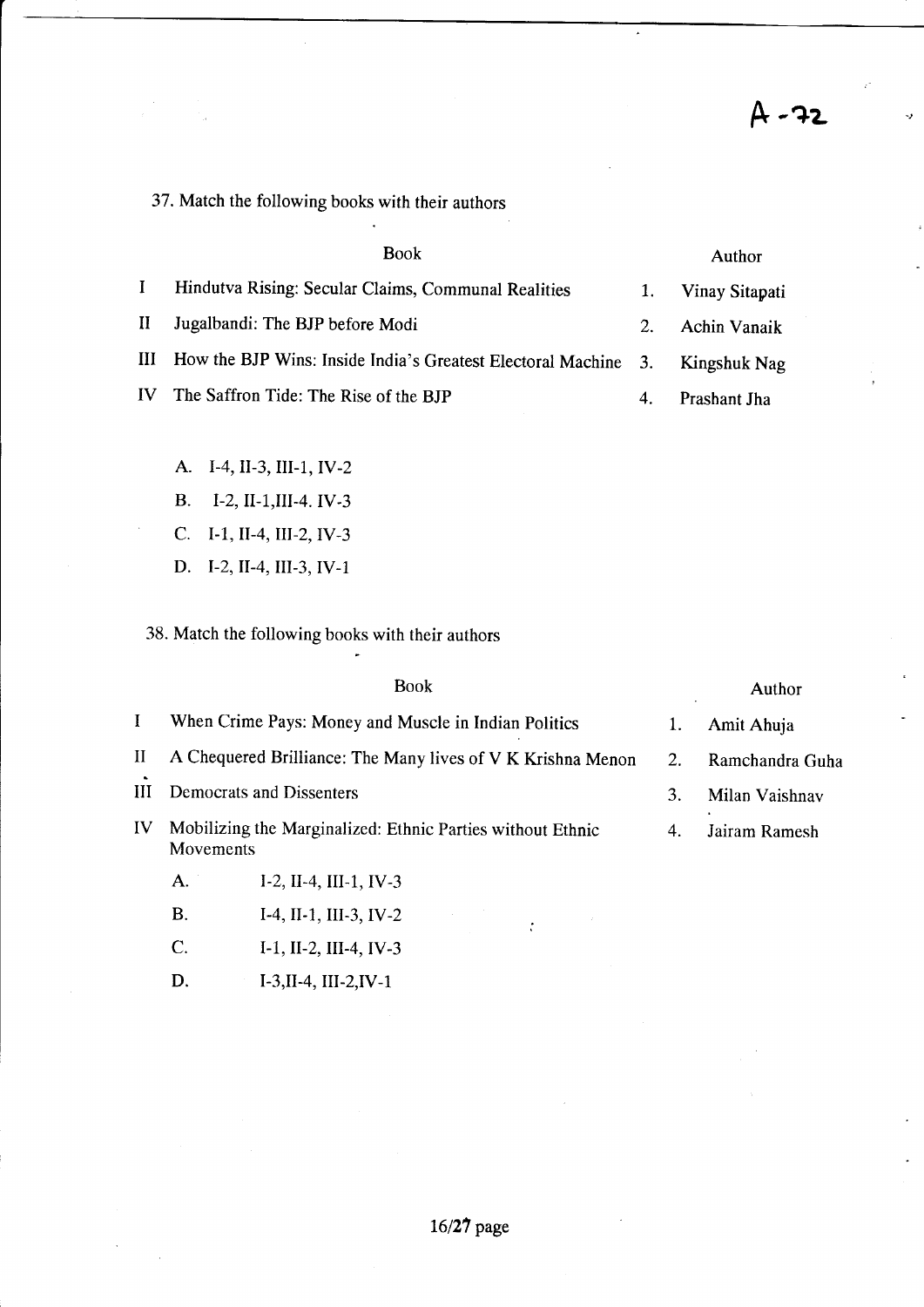39. 'lf a tree is to be judged by its fruits, equality of resuits is obviously the most reliable test of our aspirations and efforts to achieve a just and equitable order. A formidable task under any circumstances, it has become particularly so in a society which has remained segmented in a finely graded caste hierarchy for centuries.'

Which of the following Commissions/Committees would you associate the above statement?

- A. Mandal Commission
- B. Sachar Committee
- C. SrikrishnaCommission
- D. Nanavati Commission

40. Which of the following is a characteristic feature of India's federal market economy?

- A. It is marked by the transformation of an interventionist state to a regulating state
- B. Public investment continues to outstrip private investment
- C. States have benefited more or less equally from India's federal market economy
- D. The growth of trade has remained more or less the same

41. Which of the following best captures the term, 'securalisation of caste'?

- A. Caste maintains a wall of separation between the state and religion
- B. Caste is de-ritualised and is no longer strictly defined by the idea of purity and pollu- $\frac{1}{2}$  ion
- C. Caste is politicised in ways which strengthen the hold of rituals and hierarchy
- D. Caste continues to be steeped in orthodoxy, status and hierarchy.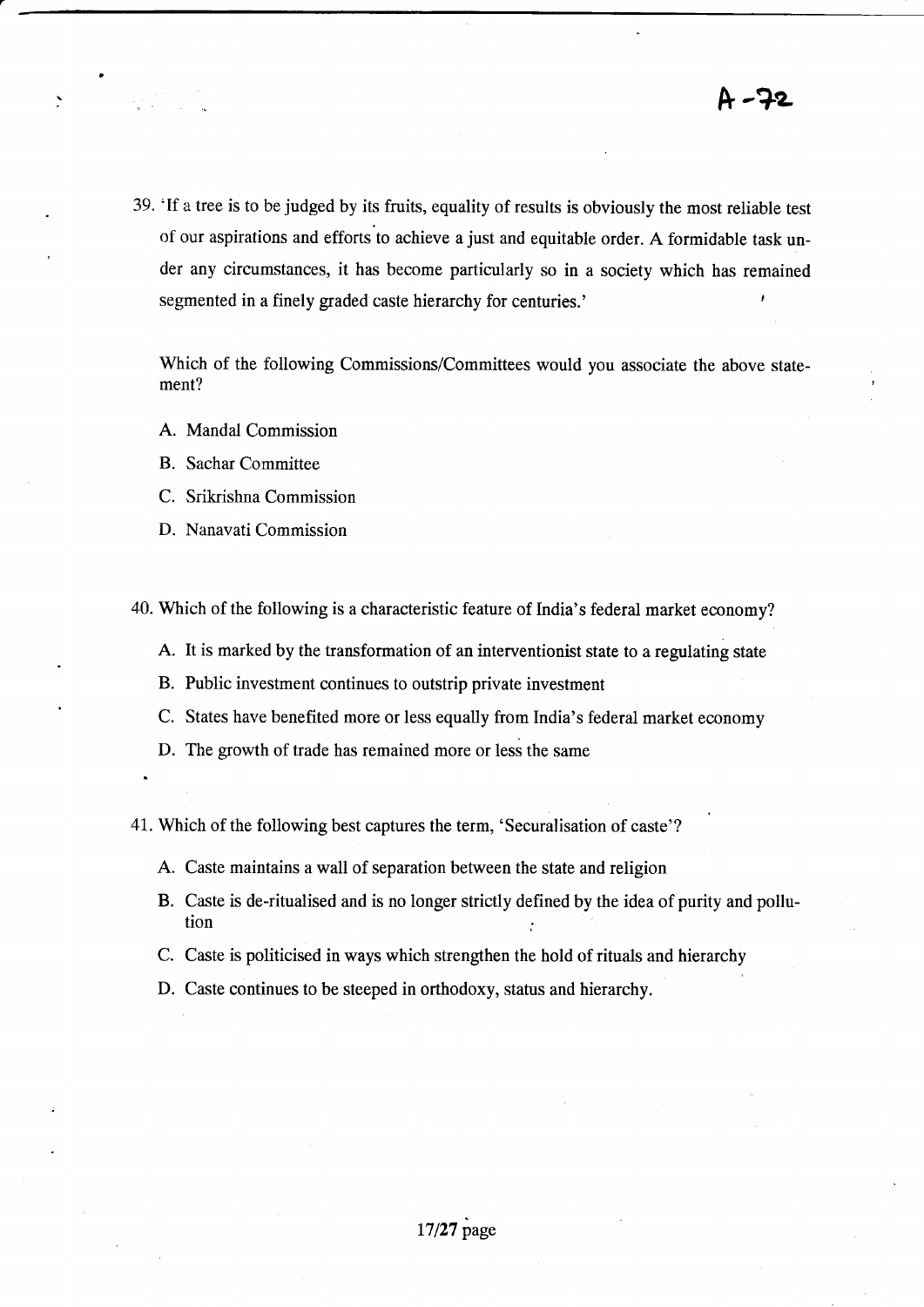$1 - 72$ 

42. Consider the following statement about Armed Forces (Special powers) Act

I. It empowers a non-commissioned officer to order to shoot-to-kill

II. While performing their duty, the armed forces enjoy immunity from civil prosecution

III. The Act can be extended for a period of six months at a time

In light of the above, which of the following is true?

A. I and II only

B. Only III

C. I, II and III

D. Only I

43. The concept of the 'Zone of Indifference' is associated with

A. Leadership

B. Control

C. Authority

D. Decision Making

44. According to Mary Parker Follett, which of the following are the three ways of resolving a conflict?

1. Domination

2. Motivation

3. Compromise

4. Subordination

5. Integration

A. I,2,3

B. 2, 4, 5

C. 1, 3, 5

D. I,4,5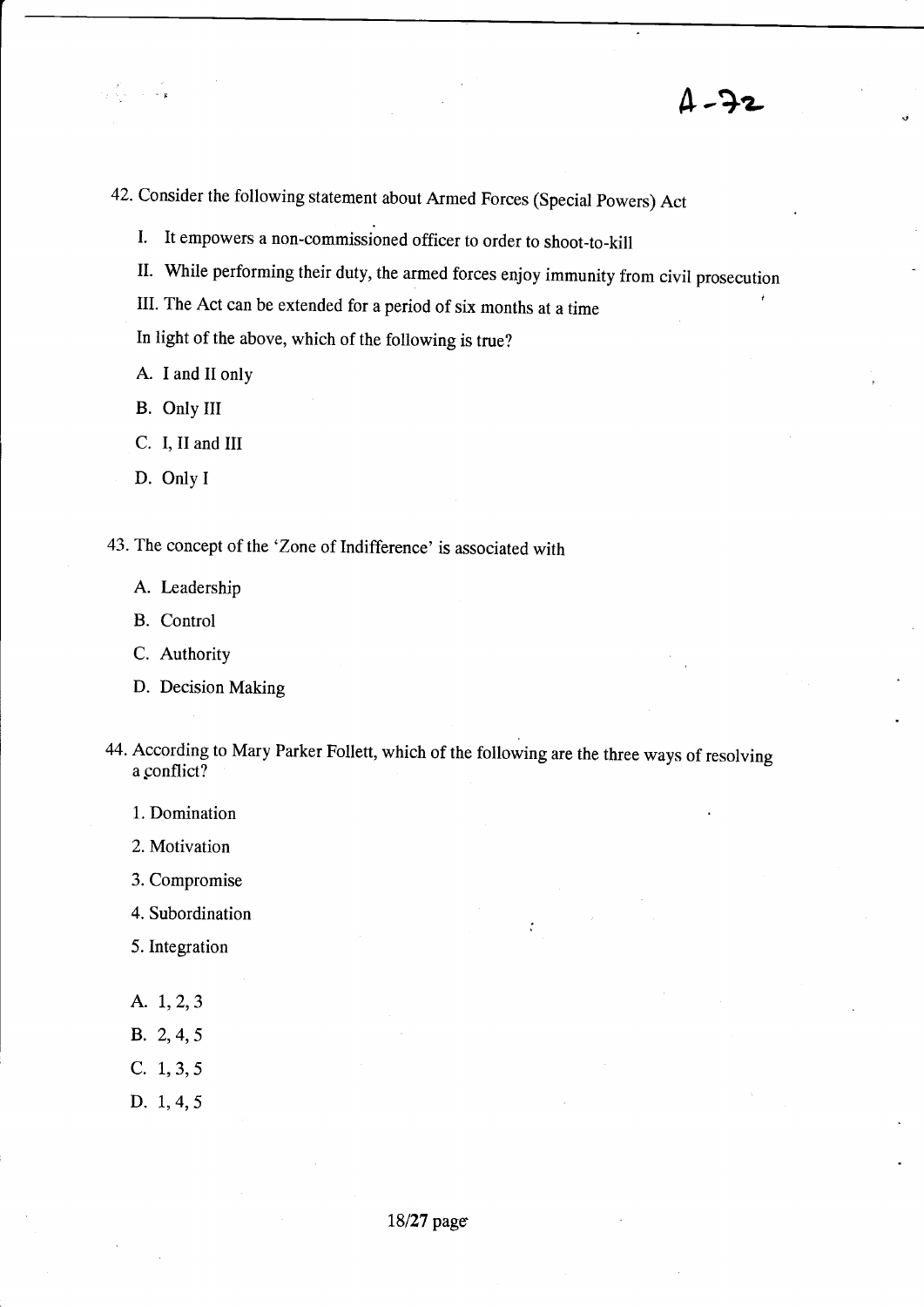Ar-7L

45. Match the following

Ď

- I. Group approach
- II. Rational choice approach
- IlL lncremental approach
- IV. Policy networks approach
- A. I-3, II-1, III-4, IV-2
- B. I-1, lr-3, lll-2, lY -4
- C. I-2, II-3, III-1, IV-4
- D. T-4, II-3, III-1, IV-2
- 1. Thomas R. Dye
- 2. David Marsh
- 3. David B. Truman
- 4. Charles Lindblom

46. The Blake Mouton Managerial grid is used in relation to

- A. Leadership
- B. Motivation
- C. Communication
- D. Decentralisation
- 47. When voters choose to reward or punish a party in an election on the basis of how it has behaved in the past it is called
	- A. Strategic Voting
	- B. Sincere Voting
	- C. Retrospective Voting
	- D. Prospective Voting

48. The role of statesmanship and practical wisdom is pronounced in

- A. Anarchism
- B. Feminism
- C. Conservatism
- D. Liberalism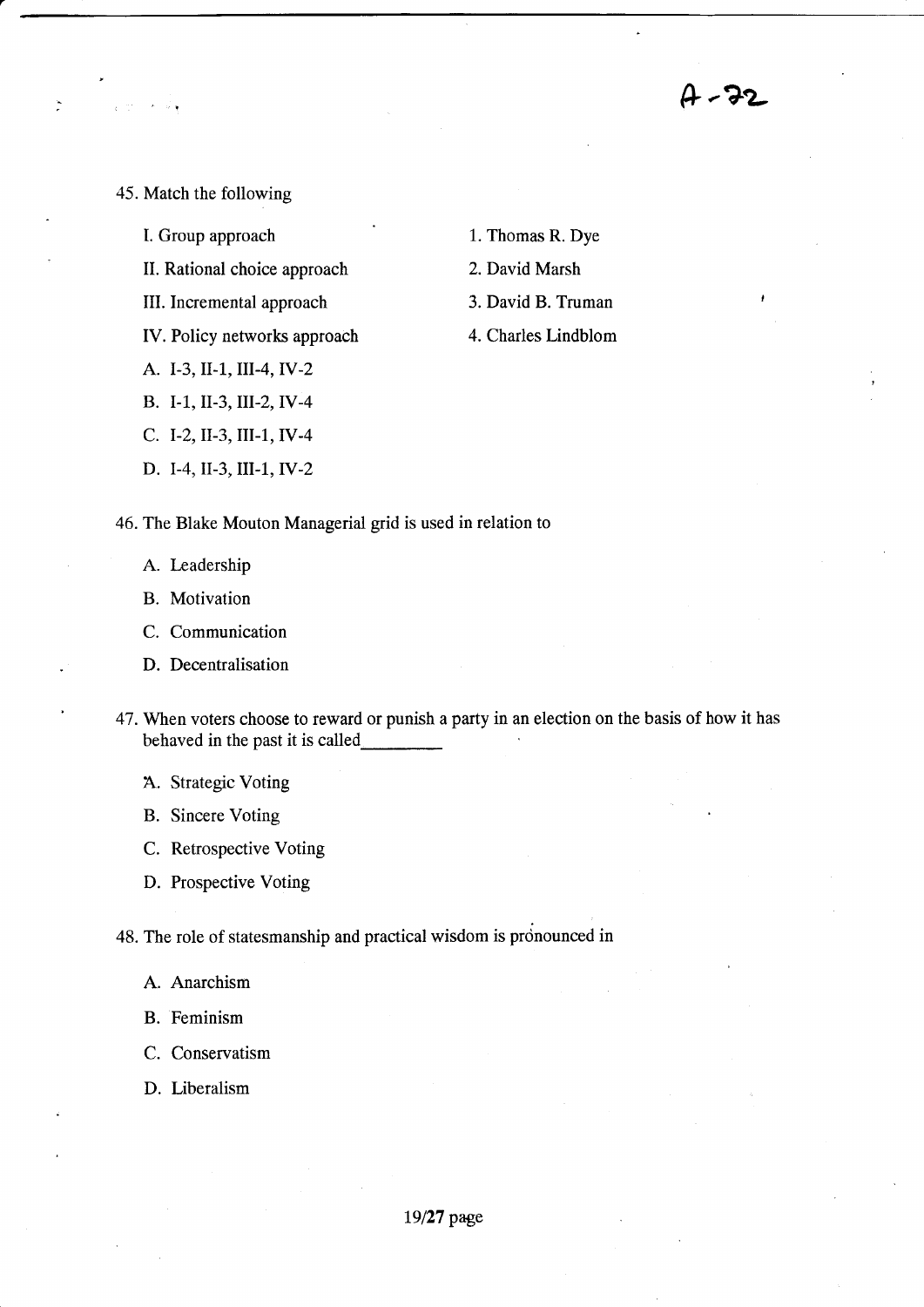- 49. The 'ethic of ultimate ends' refers to
	- A. Pursuit of religious ends
	- B. Pursuit of ideals without thinking of means
	- C. Finding ethical means for just goals
	- D. Taking responsibility for unintended consequences
- 50. For Hegel, civil society is
	- A. An intermediary realm between the family and the state
	- B. A conglomerate of estates which pursue their interests
	- c. A system of needs wherein individuals work and gain recognition
	- D. All of the above
- 51. The doctrine of tacit consent in Locke refers to
	- A. The consent of one who has possessions within the territory of a government

;

h-?z

- B. The consent of one who signs a social contract
- C. The consent of the poor
- D. The consent of the legislature

52. fhe notion of life-world in hermeneutics refers to <sup>a</sup>

- A. A set of pre-theoretical understandings
- B. A set of scientific propositions
- C. A set of divine laws
- D. A set of self-help rules
- 53. Who wrote 'Can the Subaltern Speak?'
	- A. Judith Butler
	- B. Gayatri Chakavorti Spivak
	- C. Jean Elshtain
	- D. Seyla Benhabib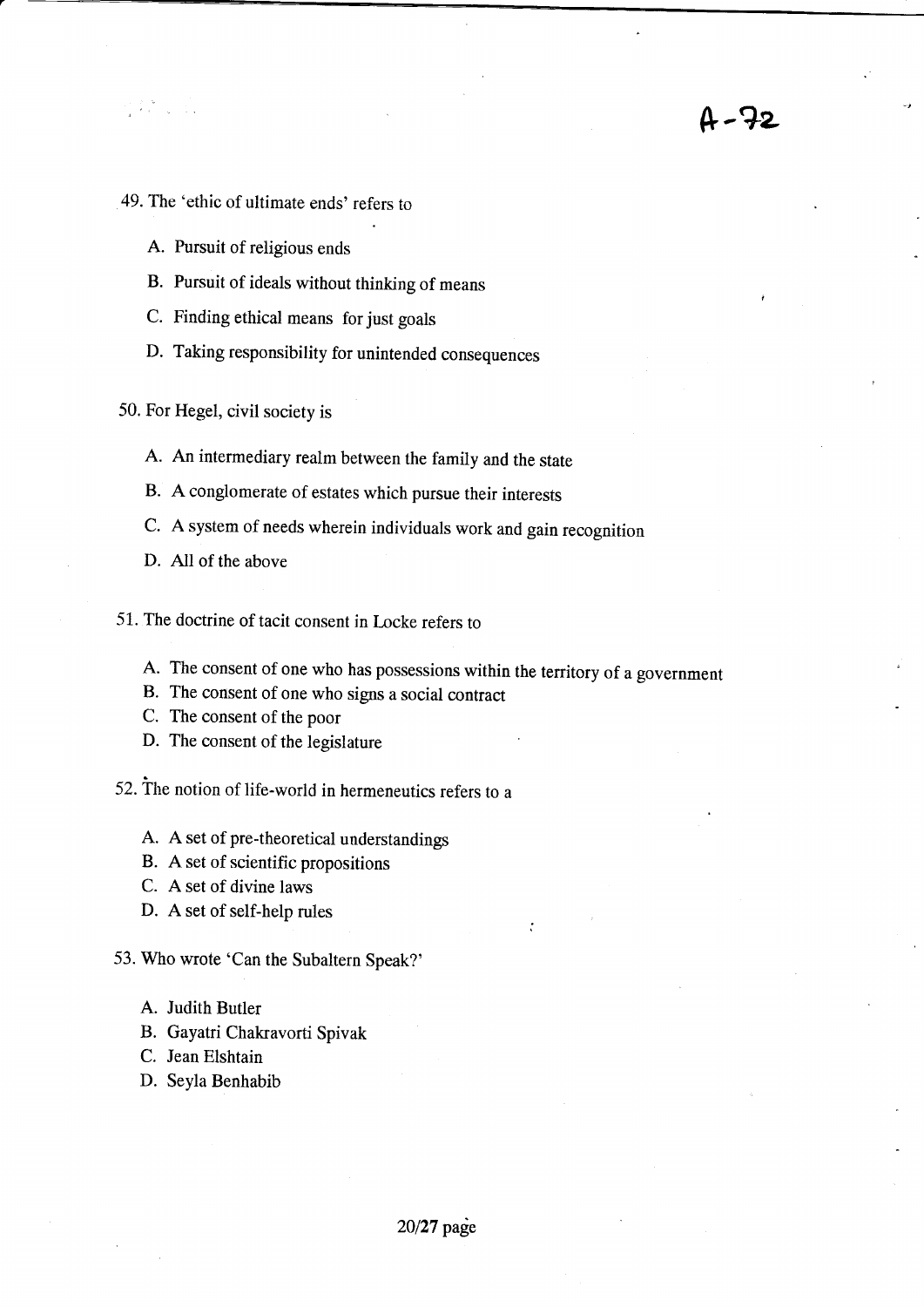54. which of the following countries has a provision for compulsory voting?

preference

constituency

seats

A. USA

 $\ddot{\phantom{a}}$ 

- B. UK
- C. Australia
- D. Japan

55. Match the following

I. Lists System 1. Ranking candidates in order of

II. District Magnitude 2. Proportional representation

III. Single transferable vote system 3. Minimum percentage of votes to win

IV. Electoral threshold 4. The number of MPs returned per

A. I-3, II-1, III-2, IV-4

B, T-2, II.4, III-1, IV-3

c. I-1, Il-2, III-3, IV -4

D. I-3, II-4, III-2, IV-1.

56. Match the following books with their authors

|        | A Secular Age                                             | 1. Karl Marx  |
|--------|-----------------------------------------------------------|---------------|
| - П. – | A Theory of Justice                                       | 2. John Rawls |
| Ш.     | Economic and Philosophical Manuscripts: 3. Charles Taylor |               |

Which of the following combinations is the correct answer?

A. I-1, II-2, III-3 B. I-3,II-2, III-1

c. I-1,II-3, III-2

D. I-2, II-1, III-3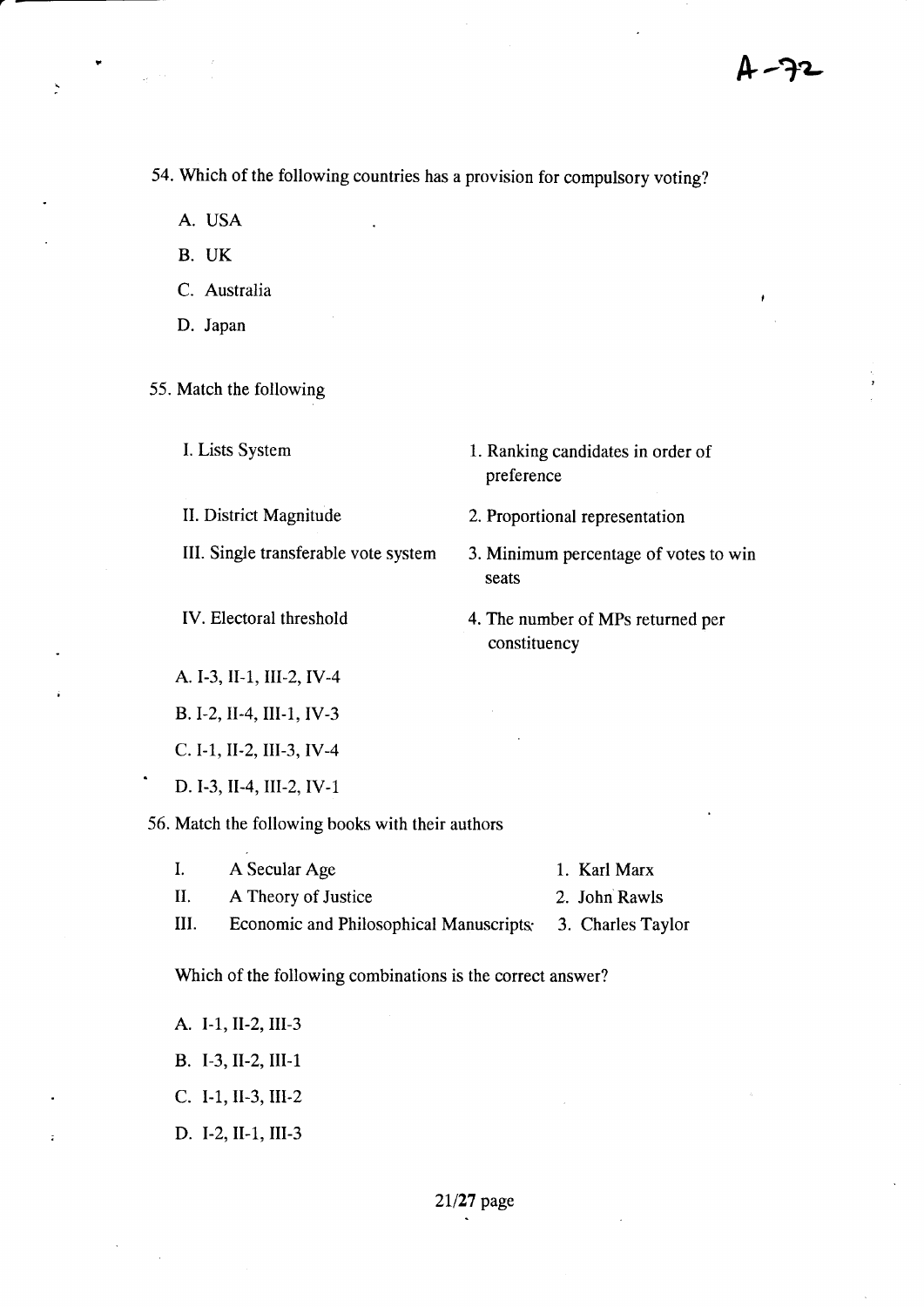57. According to the author of Leviathan, the term 'liberty' is meant as

- A. Absence of constraints
- B. Capacity to choose
- C. Absolute sovereignty
- D. The state of anarchy

58. 'Multi-vector Foreign Policy' implies

- A. Equality based approach towards neighbourhood
- B. Equal emphasis in relations with Major powers
- C. Multiple alliances with a major power
- D. Multiple alliances with small states in the region

59. Identify the correct sequence of events

I. India-China War

II. Shimla Agreement

III. Panchsheel

- IV. India-Sri Lanka Accord
- V. Ganges Water Treaty

A. lII, I, II, IV, V

- **B.** I, II, V, IV, III
- C. III, II, I, V, IV
- D. I, II, V, III, IV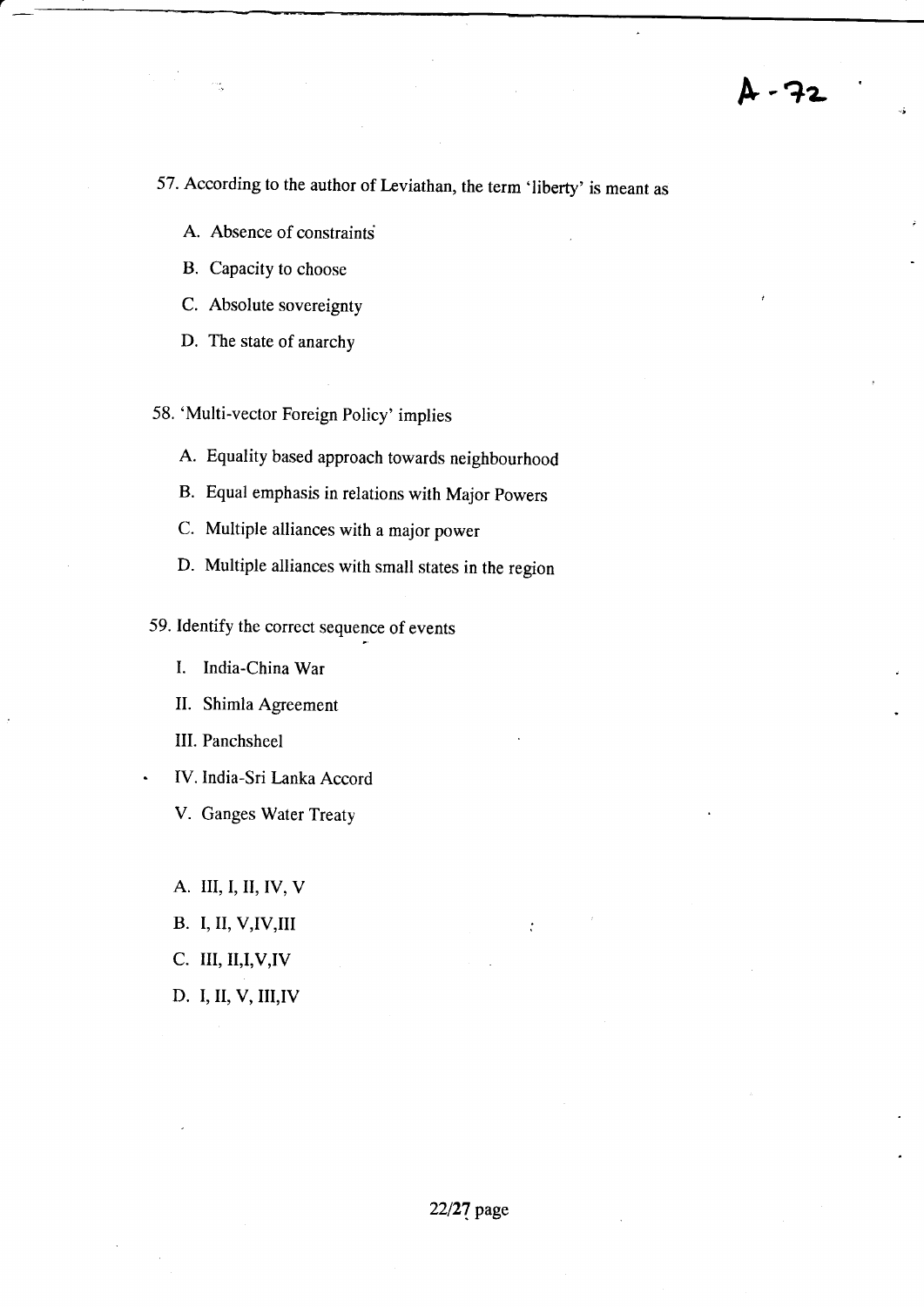- 60. "Alford index" in election studies is used to measure the impact of -------- in voting behavior.
	- A. Gender
	- $B.$  Race  $\qquad \qquad \blacksquare$
	- C. Caste
	- D. Class

61. Match the following with the respective thinkers:

| I. Power transition theory                              | 1. Organski   |
|---------------------------------------------------------|---------------|
| II. Long cycles and global war                          | 2. Gilpin     |
| III. Hegemonic war and international change 3. Modelski |               |
| IV. Melian Dialogue                                     | 4. Thucydides |
|                                                         |               |

- A. I-1, II-3, III-2, IV-4
- B. l-I,II-2,lII-3,IV-4
- C. T-2,II-3,III-4,IV-1
- D. I-1, II-4, III-3, IV-2

62.Match the following International Organisations with their headquarters:

| I. International Atomic Energy Agency        | 1. Geneva          |
|----------------------------------------------|--------------------|
| II. International Committee of the Red Cross | 2. Washington D.C. |
| III. World Bank                              | 3. The Hague       |
| IV. International Court of Justice           | 4. Vienna          |

A. I-4, II.2, III-1, IV-3 B. I-1,, II-4, III-3, IV-2 c.I-4,II-1, UI-2,IV-3 D. I-3, II-2, III-1, IV-4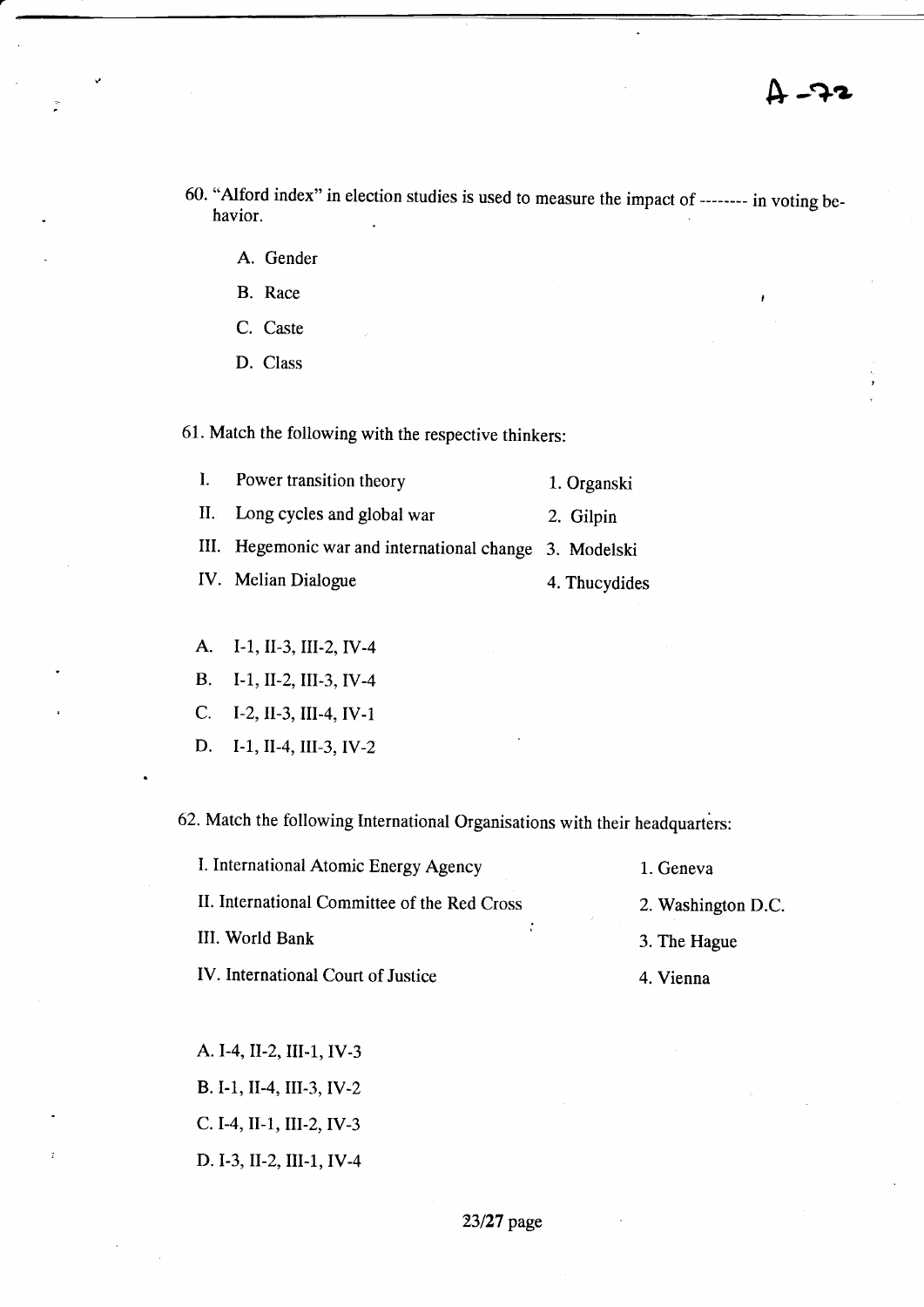4 -72

63. Which among the following countries is one of the territorial locations for the demand of separate state of 'Kurdistan'?

A. Turkey

r

-

- B. Saudi Arabia
- C. Lebanon
- D. Egypt
- 64. In the logical scheme of Democratic Peace theory, which of the following would not qualify as an inter-dependant causal mechanism?
	- A. An ideological commitment to fundamental human rights
	- B. Republican representation
	- C. Transnational interdependence
	- D. Liberal pacificism
- 65. Match the key ideas/ areas with the scholars of Indian Politics

| Congress System                               | 1. Granville Austin  |
|-----------------------------------------------|----------------------|
| II. Subaltern Studies                         | 2. Partha Chatterjee |
| III. Indian Constitution as a social document | 3. Rajni Kothari     |
| <b>IV.</b> Passive Revolution                 | 4. M V Pylee         |
|                                               | 5. Sudipta Kaviraj   |
| A. I-3, II-2, III-5, IV-1                     |                      |
| B. I-2, II-3, III-1, IV-5                     |                      |

- c. I-3, II-2, III-1, IV-5
- D. I-2, II-3, III-4, IV-5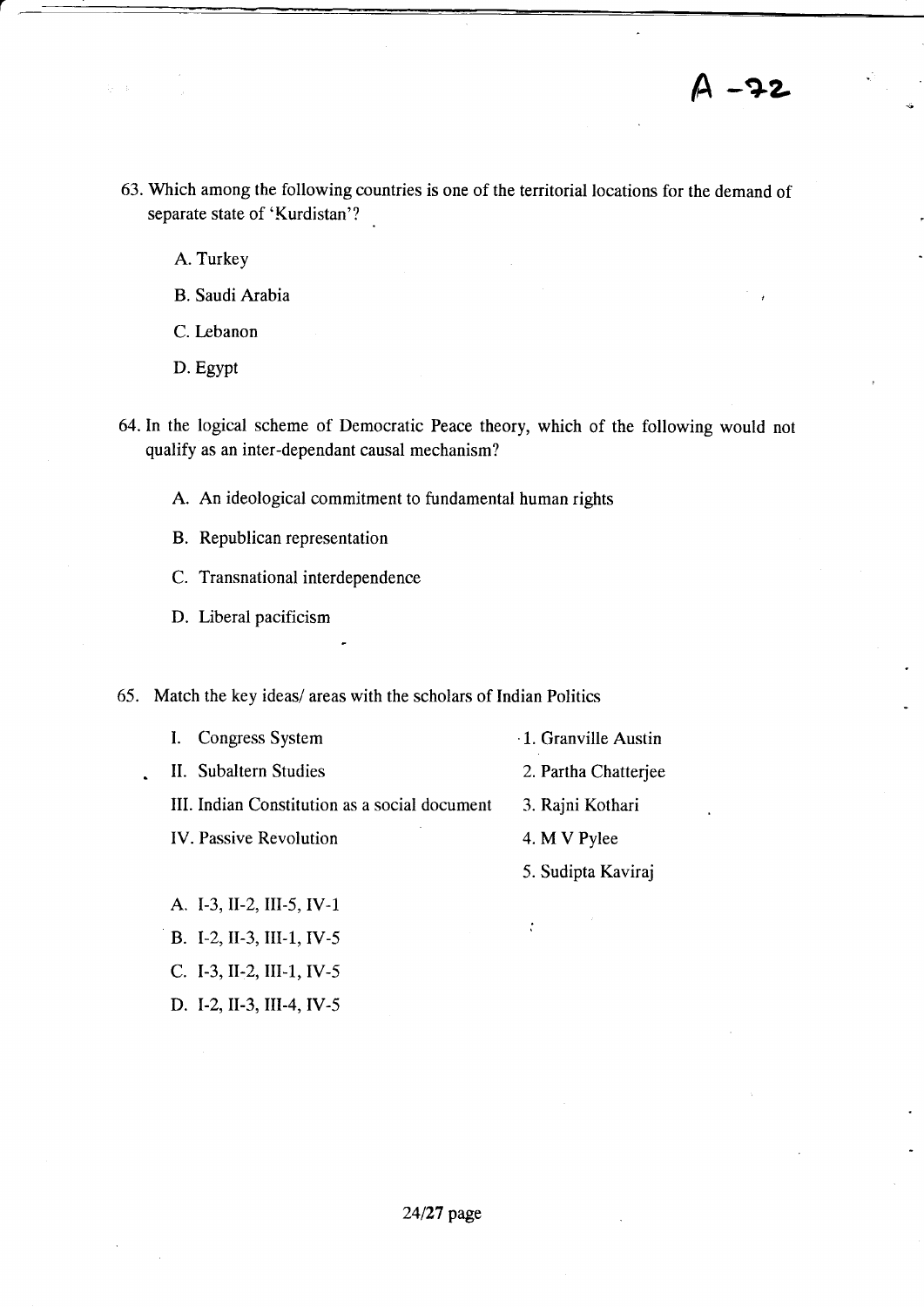$2 - 72$ 

- 66. The fact that 500 British nuclear weapons are less threatening to the United States than <sup>5</sup> North Korean nuclear weapons demonstrates
	- A. That agency and structure are mutually constituted
	- B. Identifications are caused not by material structures but meanings given to material structures
	- C. Structure refers to the international system that consists of agential and ideational elements
	- D. Change depends on the beliefs and ideas held by both states
- 67. Consider the following Pairs
	- I. Chairperson of the GST council 1. Union Finance Minister
	- II. Chairman of the Backward Classes Commission 2. Minister of Social Justice
	- III. Highest law officer in the government of India 3. Solicitor General
	- IV. Chairperson of the Economic Affairs Committee 4. Prime Minister
- 
- 
- 
- 

Which of the pairs given above are correctly matched?

- A. I-1 and II-2
- . B. II-2 and IV-4
- C. III-3 and IV-4
- D. I-1 and IV-4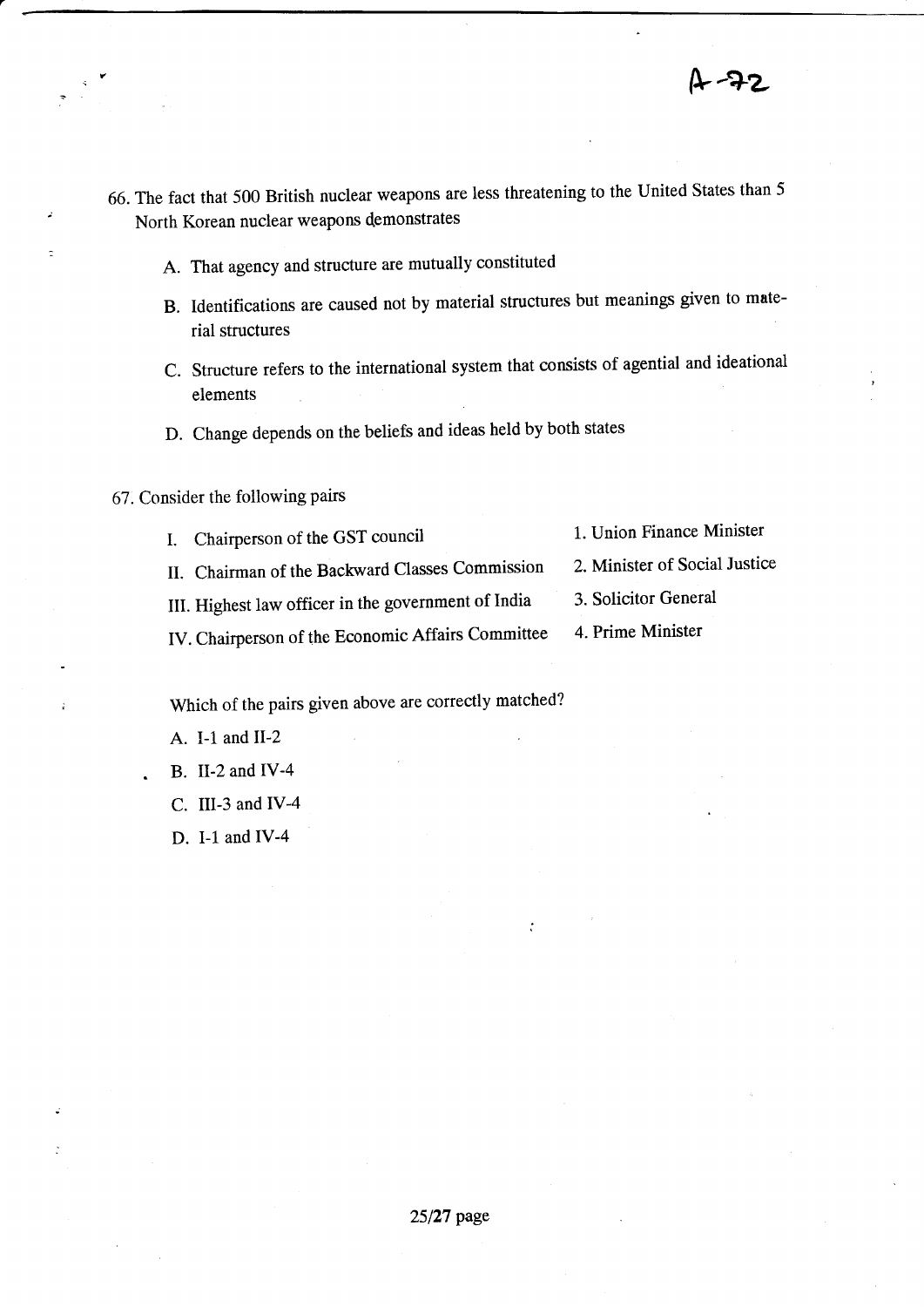# 58. Consider the following statements

- I. In the 1984 General Election to the Lok Sabha, the Indian National Congress led by Rajiv Gandhi secured more votes and seats than the party won under the leadi ership of Jawaharlal Nehru and Indira Gandhi
- II. In the 2014 General Election, the Bharatiya Janata Party secured a majority of seats in the l,ok Sabha on its own
- III. The first coalition government in India to complete the full5-year term was the BJp-led National Democratic Alliance government from t999-2004
- IV. A regional political party once recognized as a state party can under no circumstances become a national party.

Which of the statements given above are correct?

- A. I, II, and III
- B. I, II, and IV
- C. II, III, and IV
- D. I, II, III, and IV

69. Match the following:

- 
- 
- 
- 
- I. Benedict Anderson 1. Nations and Nationalism
- II. Ernest Gellner 2. The Ethnic Origins of Nations
- III. Eric Hobsbawm 3. Nations and Nationalism Since 1780
- IV. Anthony Smith 4. Imagined Communities
- A. l-z,II-3, III-4, IV-1 B. I-1, II-3, III-2, IV-4 C. I-4, II-2, III-1, IV-3 D. I-4, II-1., UI-3, IV-2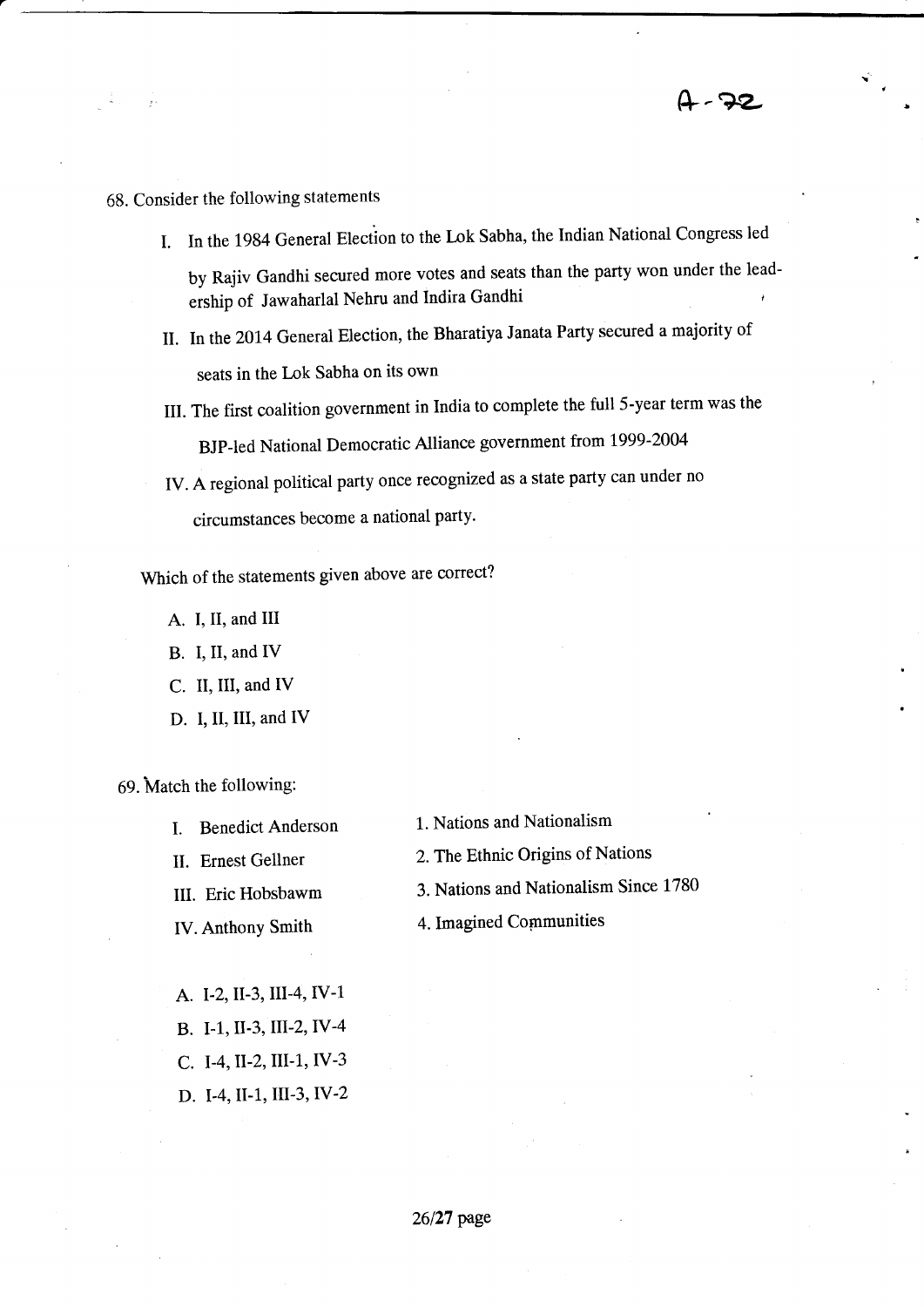人 - 7:

- 70. Consider the following statements about naya netas who play critical role in 'politics in the middle' in India:
	- I. They are mostly drawn from educated middle-aged class.
	- U. Unlike traditional caste leaders they are informed and have better social networks.
	- il. They are corrupt and lack transparency

In light of the above, which of the following are true about naya netas?

A. I, II, and III

B. Only I is true

C. While I and II are true, III is false

D. While II and III are true, I is false